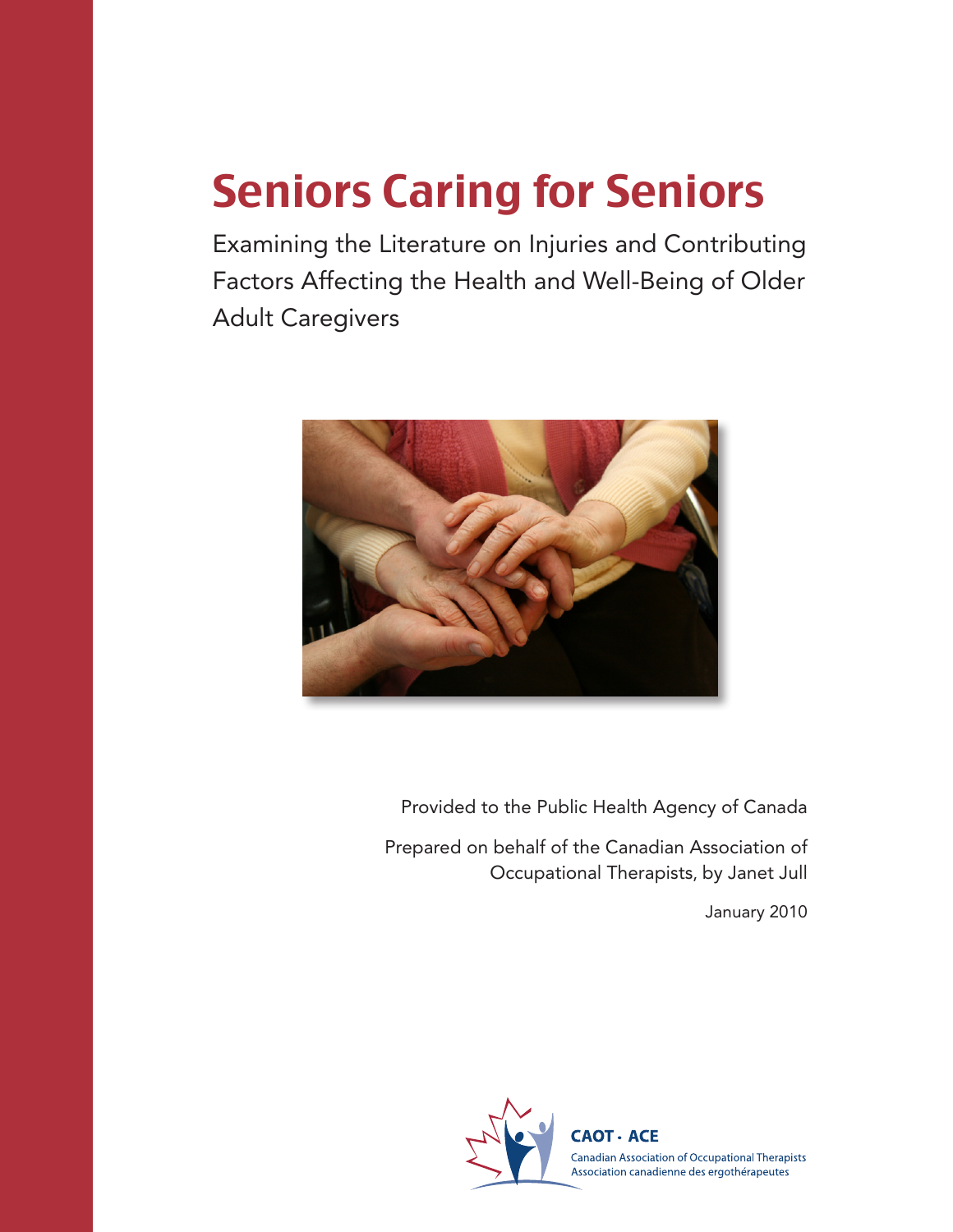#### Executive summary

In an effort to prevent injury and support the health and well-being of senior family caregivers, the Division of Aging and Seniors engaged the Canadian Association of Occupational Therapists (CAOT) to undertake an international literature review. The focus of the literature review was upon current understandings of the older adult caregiver in the context of physical impacts of engaging in care-giving.

#### Results of this review indicate that the health and well-being of caregivers is an emerging public health issue of paramount concern. Internationally,

caregivers are recognized as providing an important service for people living with illness and disability. As the Canadian population ages, the number of older adults who will require caregiver assistance will increase. Many of the caregivers will be older adults themselves. A growing body of literature suggests that care-giving has a significant impact on the physical health of caregivers. Caregivers currently provide a valuable service to social and health care systems, and make it possible for older adults that need assistance to remain in their community. The service provided by caregivers in Canada, as well as other international communities is anticipated to grow significantly as the population ages.

Older caregivers are speculated to be at greater risk for injury and subsequent activity limitations and participation restrictions than younger counterparts. It is speculated that older people are more vulnerable to the negative effects of being caregivers. Research suggests that people, such as older caregivers who experience chronic stress, health impairments and activity limitations, are at higher risk for health problems, in comparison to those that have good health. Although the literature does not establish a causal relationship between care-giving and health, it is recognized that care-giving predisposes participants to impairments, activity limitations and/ or participation restrictions through increased risks for: injury or exacerbation of pre-existing issues, risky health behaviours, physiological changes due to chronic stress, changes in sympathetic arousal and cardiovascular state, and participation restrictions in everyday activity. Given these current understandings of care-giving, older adult caregivers would seem to be at additional risk for health problems, and in particular, at risk for physical injury.

The issues of older caregivers are not well defined in the literature. While there is a great deal of literature dedicated to the study of care-giving in general, the international literature dedicated to the physical impacts of care-giving, as well as defining the experiences of older caregivers, is limited. The literature also notes the challenge of identifying and understanding the experience of older caregivers, as study has shown that this group will often provide care for years without identification or support. Personal factors, including age, gender, disposition, and ethnicity, have been identified as predisposing caregivers to negative health outcomes. Additionally, the contributing factors of care recipient characteristics such as socioeconomic factors, geography, access to resources and interventions are also identified as having an impact on the health and well-being of caregivers. Care-giving is presented in the literature as having a multi-factorial and multidimensional impact on the caregiver. Research suggests that the issues of older caregivers are far more complex than for other groups, due to the higher risk of caregiver health problems.

Given the aging population and projected numbers of older members of Canadian society requiring care, the issue of injury prevention for older adults in a caregiver role is an area in critical need of development. It is a significant oversight to not have a good understanding of who is caregiving and the implications of engaging in care-giving. From the international review of the literature, the following recommendations have been developed by the Canadian Association of Occupational Therapists (CAOT) for the Division of Aging and Seniors, Public Health Agency of Canada:

- • Education of health professionals, such as occupational therapists: Promotion of best practices is recommended to enable health care professionals to support the caregiver throughout their care-giving.
- • Screening of caregivers for risk of neglect and abuse: To reduce the risks for neglect and abuse the older adult caregiver should be screened for potentially dangerous or negative care situations.
- Monitoring of caregivers for changes in health status: Identifying and monitoring caregivers and their health status will allow potential negative impacts resulting from participation in care-giving, such as caregiver injury to be tracked.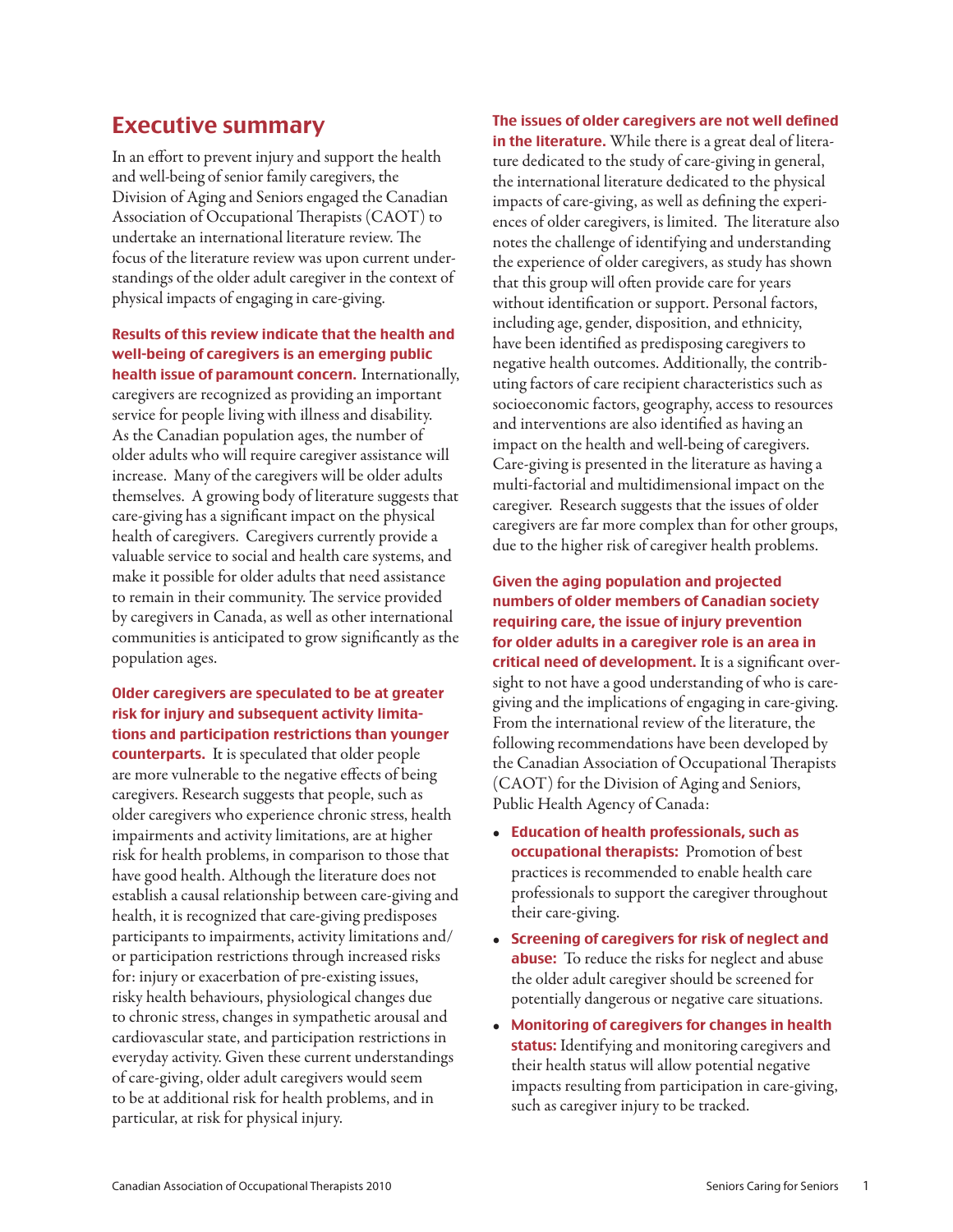- • Development of supports and health promotion services: To enable older adult caregivers to provide effective care-giving free of injury, they should be assessed for and have access to appropriate services, such as respite care and caregiver training.
- Informing caregivers of their rights: Education of older caregivers of their rights and risks is recommended as part of a health promotion and injury prevention strategy.
- Recognition of the contributions of caregivers: Provide caregivers recognition for their invaluable contributions to society to generate the respect, attention and services required to sustain this cohort.
- • Development of best practices and health promotion policy through:
	- Pan-Canadian approaches to caregiver health and well-being, with coordination among governmental departments, municipal and provincial health authorities, and non-governmental groups.
	- Consulting standards already set such as the International Plan of Action on Ageing and the conventions, recommendations and resolutions of the International Labour Organization, the World Health Organization and other United Nations entities.
	- Consultation with groups such as International Federation on Ageing (IFA), an international non-governmental organization consisting of

NGO, corporate, academic, government, and individual membership.

#### While recognized as not being within the mandate of the Division of Aging and Seniors, CAOT also recommends:

- Screening of caregivers: Develop and implement assessment protocols to identify caregiver risk of physical injury, declining health status, financial hardship, neglect, and abuse.
- Access to service: Provide access to services such as caregiver training, income support, family and community support and self-help (groups, hotline), social and legal services, and institutional care.
- Initiation of a collaborative policy response: Development of a collaborative policy response from governments on care-giving to ensure that social and health systems recognize and support the contributions of caregivers.

Finally, funding for further study of older caregivers is recommended. Review of the literature showed that while often identified as an issue, existing research focused specifically on older people within caregiver roles is limited. An important part of such future research is the identification and tracking of older caregivers, and the injuries sustained as a result of their engagement in the caregiver role. In order to develop policies and practices that help support and protect the health of older caregivers, it is critical that intervention studies be performed.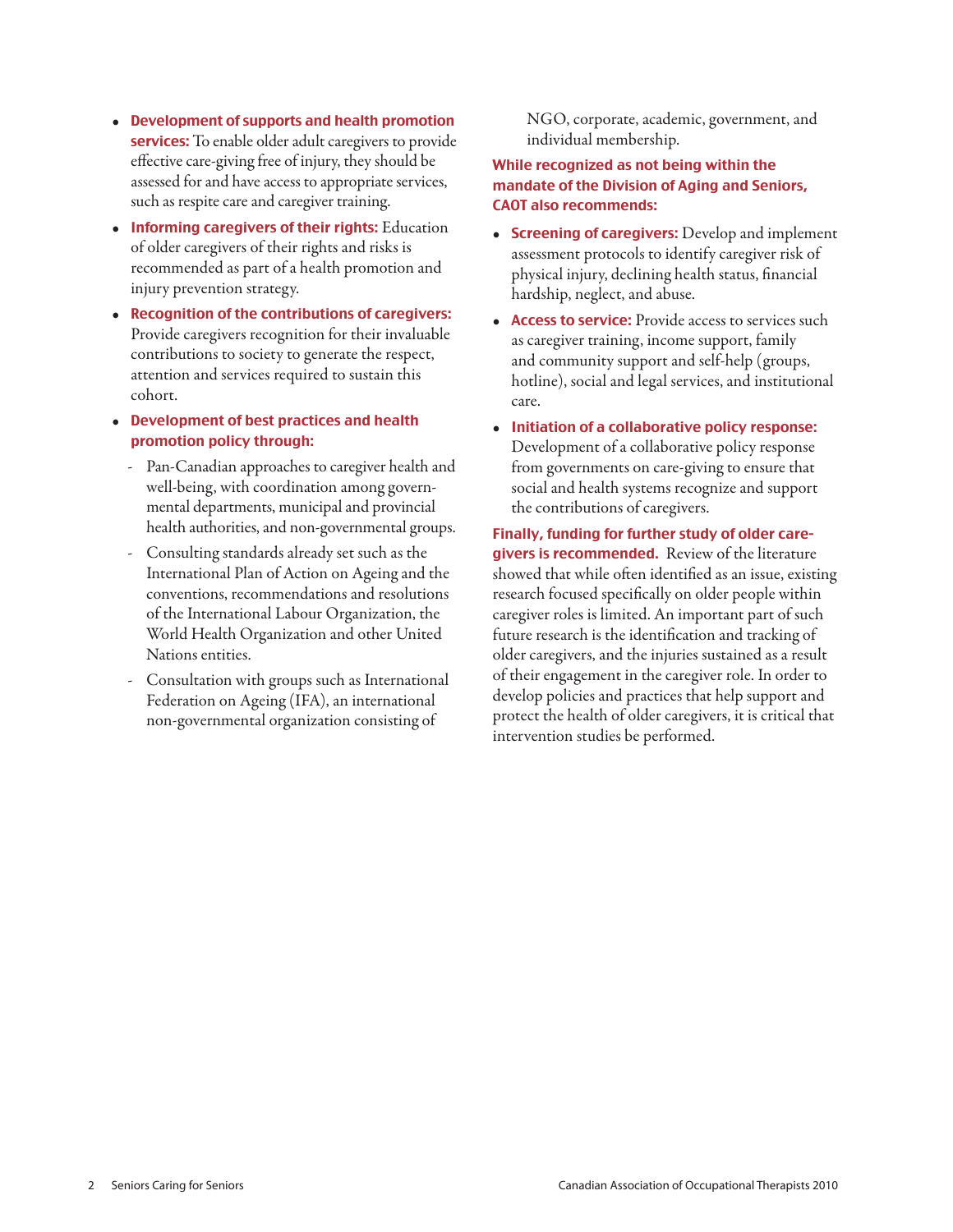### Table of contents

- Executive summary
- Terms
- Introduction
- Method
- Background
- What impairments and activity limitations and/or participation restrictions do older adult caregivers most commonly experience?
- Physical impacts of care-giving and resultant impairments and activity limitations
- 10 Multi-factorial issues influencing caregiver impairment
- The role of psychosocial impacts of care-giving with caregiver health
- Caregiver burden
- Chronic stress
- Activity limitations and participation restrictions in adult caregivers
- Limitations of the literature
- Impairments, activity limitations and participation restrictions commonly experienced by older adult caregivers
- Within the older caregiver demographic, who is most vulnerable or most at risk for these impairments and activity limitations and/or participation restrictions?
- Vulnerability and care giving
- Age
- Gender
- Disposition
- Ethnicity
- 18 Significant gaps
- Personal factors that increase risk of poor caregiver health
- What are the contributing factors to impairments and activity limitations and/or participation restrictions?
- Care recipient characteristics
- Socioeconomic
- Geographic
- Resources and interventions
- Contributing factors that increase risk of poor caregiver health
- Conclusions: Implications for practice, policy, research and education
- Further study
- References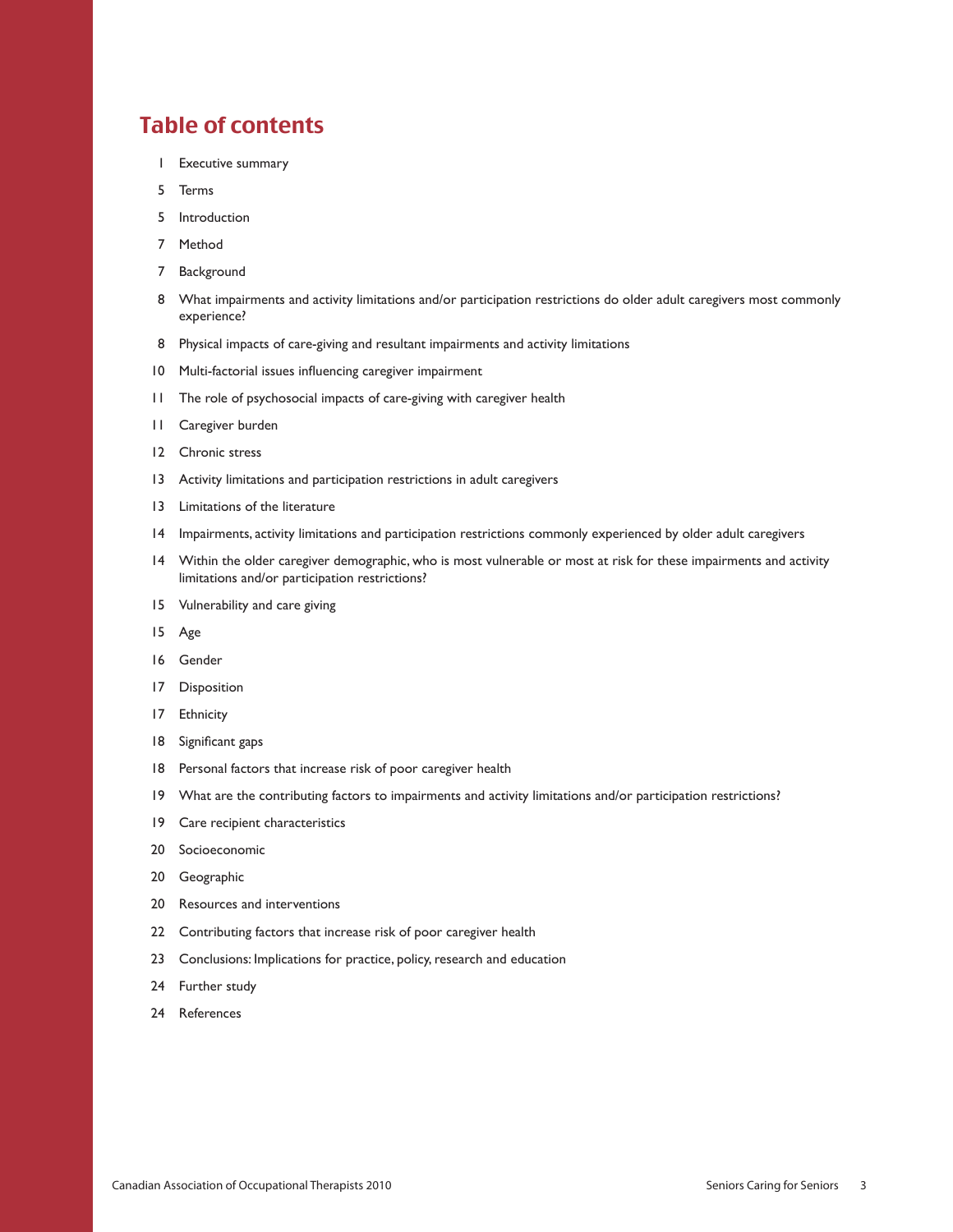#### Terms

The terms *impairments*, *activity limitations* and *participation restrictions* used in this report were derived from the International Classification of Functioning, Disability and Health (ICF), developed by the World Health Organization to define the ways in which people experience function, disability and health in the context of their environment. (WHO, 2003). The ICF provides a multi-dimensional perspective from which to understand the health impacts of care giving.

*Senior or Older Adults*: are defined as persons over the age of 65. \* Note- we recognize some of the injury prevention and care-giving literature may not target seniors in particular but, where possible, the focus is on seniors caring for seniors (age 65+) (Public Health, Division of Aging and Seniors, September 2009, written communication).

*Care-giving tasks*and responsibilities can vary. Some caregivers provide help with instrumental activities of daily living (IADLs) where the caregiver helps with chores, cooking, shopping, housework and yard work. When care-giving demands increase, caregivers must often assist with activities of daily living (ADLs) such as:

- personal care, including bathing, dressing, toileting and grooming;
- helping with medications, including providing medications and needles to the ill individual: and
- other health care including the use of highly technical equipment.

Some caregivers also undertake the management of care. This includes finding out about, arranging for and ensuring the delivery of formal and informal services (advocacy and management of care) as well as social and emotional support. While caregivers can assume a mixture of tasks and there may be more than one family caregiver involved, often there is a primary or main caregiver, who has most of the responsibility for the care of the individual (Public Health, Division of Aging and Seniors, September 2009, written communication).

A *caregiver* (often termed informal/family caregiver) is an individual who provides ongoing care and assistance, without pay, for family members and friends in need of support due to physical, cognitive or mental health conditions (Canadian Association for Community Living, 2003).

*Occupational therapy* is the art and science of enabling engagement in everyday living through occupation; of enabling people to perform the occupations that foster health and well-being; and of enabling a just and inclusive society so that all people may participate to their potential in the daily occupations of life (Townsend & Polatajko, 2007).

*Occupations* are groups of activities and tasks of everyday life, named, organized, and given value and meaning by individuals and a culture; occupation is everything people do to occupy themselves, including looking after themselves, enjoying life, and contributing to the social and economic fabric of their community (Townsend & Polatajko, 2007).

#### Introduction

Caregivers provide an important service for the health and well-being of older adults living in Canada. As the Canadian population ages, the number of adults over the age of 65 is increasing. With the increasingly older adult population in Canada, there will be more and more older people caring for one another. These groups of older caregivers may be more vulnerable in the care-giving situation, due to health issues (Canadian Study on Health and Aging, 1994b). As a result, these older caregivers may be more susceptible to the negative effects of caregiving than their younger counterparts. Caregivers take on responsibilities that are intense and often long lasting; many caregivers

of older adults with dementia report being on duty 24/7(Bedard et al, 2005). Even for those caregivers not providing around the clock care, the vast majority, especially in cases of dementia, will experience increases in the amount of care they provide over time (Taylor, Jr., Kuchibhatla, & Ostbye, 2008). These responsibilities are frequently unpredictable and uncontrollable, leading to considerable restrictions in daily activities of the caregivers (Kosberg & Cairl, 1986). Further difficulties arise from lack of information and training to undertake the role of a caregiver (Baumgarten et al., 1992). Evidence shows that most caregivers are ill-prepared for their role and provide care with little or no support (Family Caregiver Alliance website) and as a result are at risk for injury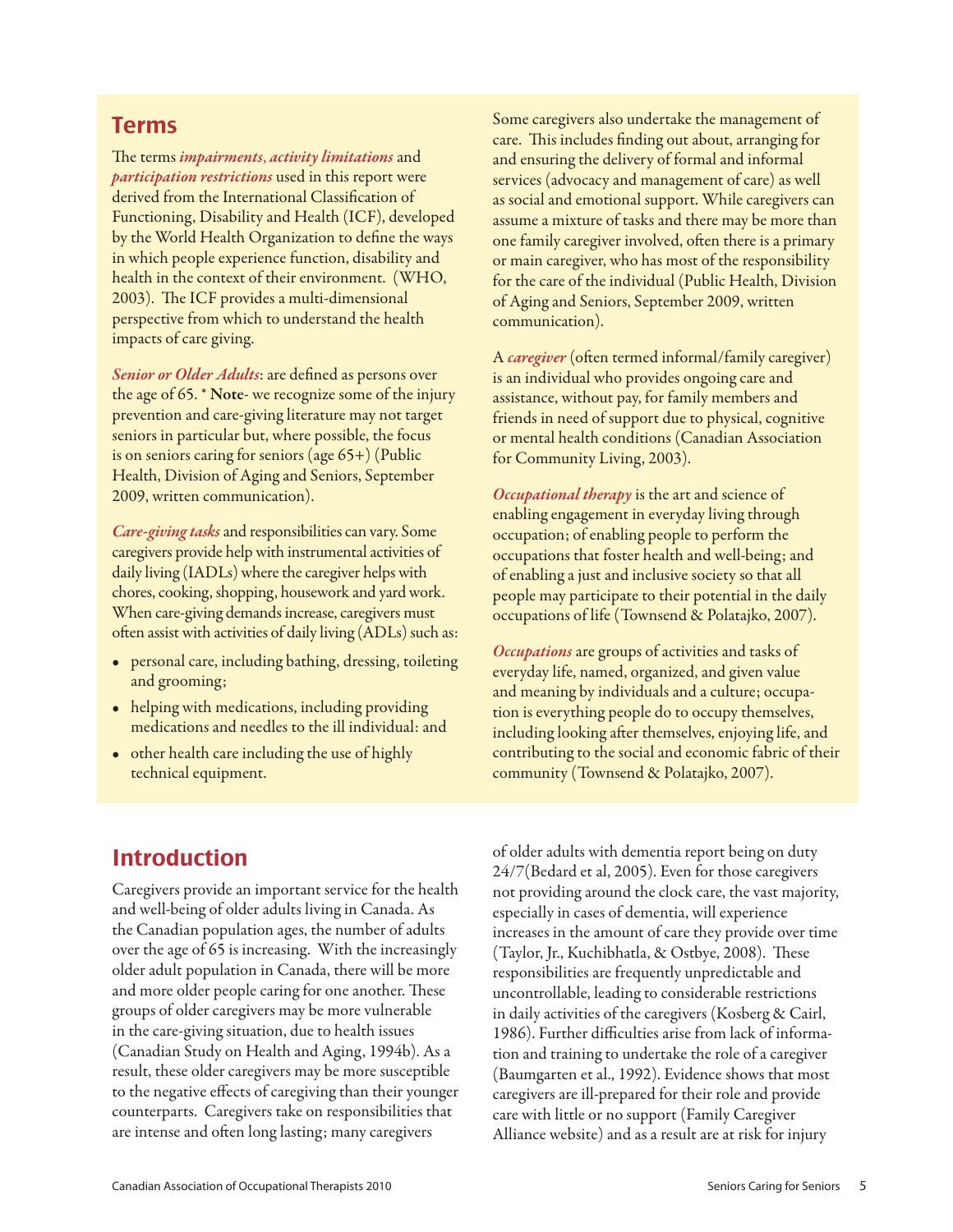(Brown & Mulley, 1997). Preventing injury and promoting health of older caregivers will reduce potential health care and social costs (Baumgarten, 1989; Jutras & Lavoie, 1995).

A recent Canadian survey of primary and secondary caregivers revealed that the majority (63%) experienced physical changes directly related to their caregiving duties. A table showing the specific changes reported is presented below (Harris/Decima, 2008).

| Physical change                  | Percent |
|----------------------------------|---------|
| Fatigue                          | 47      |
| Difficulty sleeping              | 36      |
| Headache                         | 23      |
| Back pain                        | 21      |
| Weight gain                      | 19      |
| Worsening of health condition(s) | 15      |
| Increased frequency of colds/flu | 9       |
| Weight loss                      | 9       |

Source: Table quoted in *The Health Impact of Seniors Caring for Seniors- Review* prepared for the Public Health Agency of Canada, Michel Bédard, PhD, Canada Research Chair in Aging, Public Health Program, Lakehead University. March 2009.

There is a continued reliance by society on caregivers, with anticipated increases in the need for caregivers within the older adult population. Supporting the well-being of older adult caregivers is essential, for society and for people that are growing older in Canada. Caregiver support, including injury prevention schemes will enable older adults to safely sustain participation in the occupation of caregiving and provide opportunities for older adults requiring care to stay in their homes/ minimize institutionalization. Strategies aimed at promoting health and well-being for older caregiving adults creates a more just society for those supporting the most vulnerable members of our society. However, despite the international focus on care-giving research, little attention has been given to the public health outcomes for caregivers (Talley & Crews, 2006).

In an effort to prevent injury and support the health and well being of caregivers who are seniors, the Public Health Agency of Canada's Division of Aging and Seniors sought the expertise of the Canadian Association of Occupational Therapists (CAOT). CAOT is the national professional association of occupational therapists that represents over

12, 000 occupational therapists in Canada. CAOT is a non-profit organization that provides advocacy, resources and member services to promote excellence in occupational therapy. As a professional group, occupational therapists are concerned with promoting health, well-being and justice through occupation, in the workplace and at home.

Occupational therapists are experts in enabling occupations using evidence based processes that help clients do what they need to do and what they want to do in their daily lives. Occupational therapists define an occupation as much more than a chosen career. Occupation refers to everything that people do during the course of everyday life. Each of us has many occupations that are essential to our health and well-being. Occupational therapists believe that occupations describe who you are and how you feel about yourself. Care giving is an important occupation to an increasing number of adults in Canada.

The occupational therapy focus on person, environment and occupation is complimentary to an injury prevention approach for older adult caregivers. Occupational therapists understand that people successfully engage in occupations of life when the demands of the occupation fit within the capacity of the person and are supported by the environment. Occupational therapists understand that the environment that can support or hinder a person's ability to engage in occupations and the environment is a broad term that consists of cultural, institutional, physical (built) and social components.

This international literature review focuses on the following questions:

- 1. What does international research tell us about older adult caregivers and the impairments, activity limitations, and/or participation restrictions caregivers may experience as a result of caregiving?
- 2. What impairments, activity limitations, and/or participation restrictions do older adult caregivers most commonly experience?
- 3. Within the older adult caregiver demographic, who is most vulnerable or most at risk for these impairments, activity limitations and/or participation restrictions?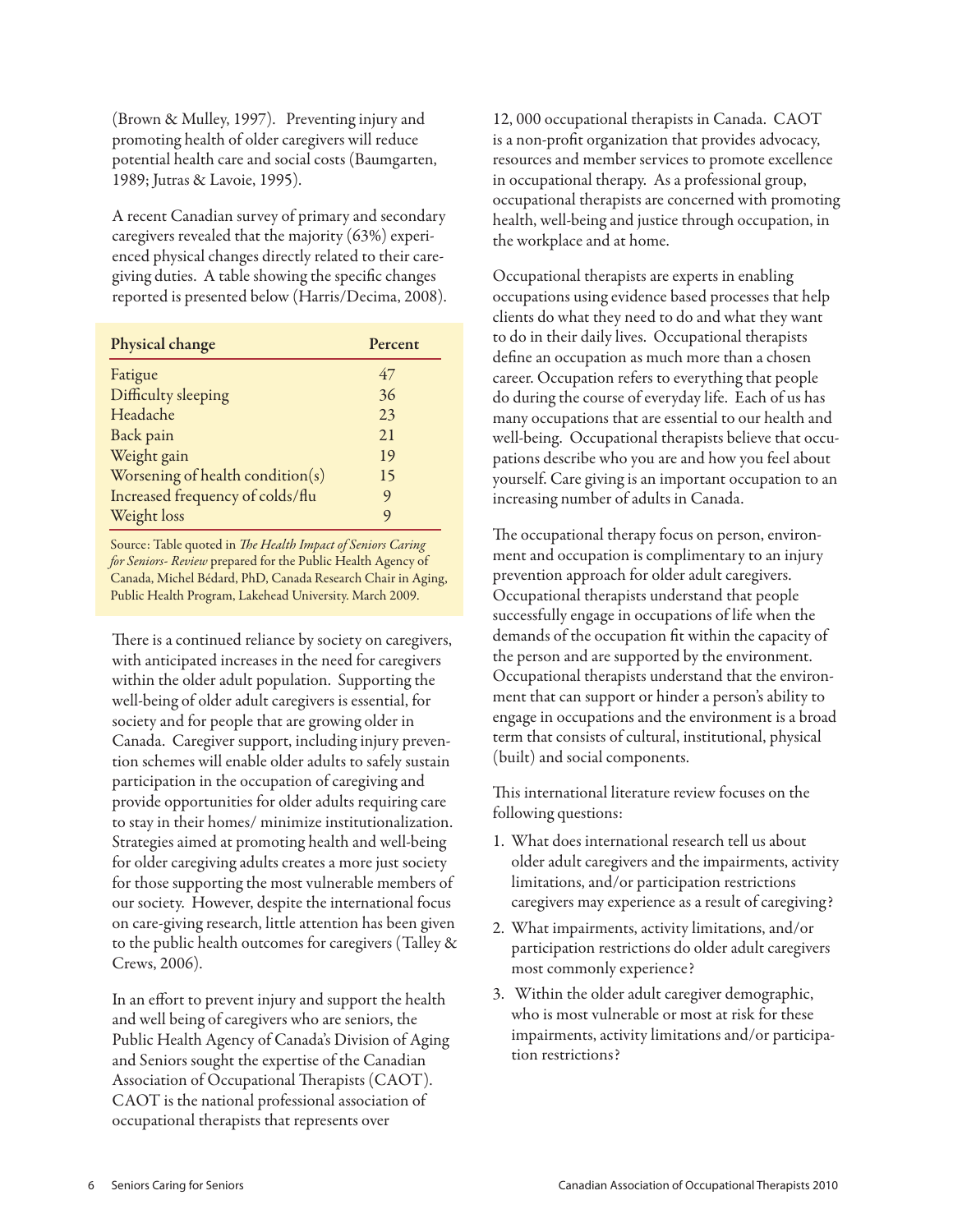# Method

#### Search strategy

The following electronic databases from 1980-2009 were searched: Medline (medical literature), Embase (European medical lit), CINAHL (nursing and allied health) and AARP-Ageline (interdisciplinary literature on gerontology and aging). A boolean search was conducted using the terms, or variations of the terms: "aged" and "older" and "caregiver" and "adults" or "home health nursing" and "quality of life" or "health status" or "health status indicators" or "health behavior" or "health promotion" or "attitude to health. In addition, reference lists of relevant literature were referred to as additional sources for articles.

Reports and conference proceedings were sourced via Internet searches, contact with workers in the field, and on-site library searches of journals and books. Exclusion criteria were not limited by year, publication type, population or language. Applied limits were by age (65+) only, with analysis of each article for consistency with the study question.

# Background

Demographic trends in Canada indicate that the proportion of people over the age of 65 is rapidly increasing due to factors such as: the large number of people born in the post World War II era (1940- 1960); increases in life expectancy; and prolonged survival rates for people with disabilities. The increasing proportion of seniors in the population is creating demographic changes to which the Canadian health care system needs to adapt. Canada is not unique in anticipating the need to meet these demographic challenges. The Organization for Economic Cooperation and Development (OECD) has identified the issue of health and well-being of older adults as an issue of concern (Oxley, 2009). The aim of the OECD is to provide opportunities for member states to compare policy experiences, seek answers to common problems, identify best practices and coordinate domestic and international policies. The OECD places priority on both healthy aging and lowering associated health care costs.

Caregivers are already identified as key players in the strategy to meet the needs of older adults. In findings from their 2002 General Social Survey and 2001 Canadian Community Health survey, Keefe and

Legare (2008) have used data to make projections for future demand in Canadian human resources for elder homecare up to 2031. According to these estimates, demand for homecare is anticipated to grow in every age group, with informal care remaining the most important contributor of support to Canadians living with a disability.

The importance and value of caregivers is recognized internationally. For instance, in Australia it is estimated that there are 2.6 million caregivers providing support to older persons with a disability, saving the government 30.5 billion a year (Carers Victoria, 2007). Current estimates for replacement costs for unpaid care-giving in Canada indicates a significant economic contribution by caregivers; estimates for care provided in 2009 range between 25 to 26 billion dollars (Hollander, Liu & Chappell, 2009).

A growing body of literature suggests that care-giving has a significant impact on the physical health of caregivers. When compared with non-caregivers, caregivers have been found to report poorer levels of perceived health, a greater number of physical symptoms, and more chronic illness (Patterson & Grant, 2003). This is becoming an area of focus globally because of the aging populations. In the future, it is anticipated that more people that are older will be cared for by informal caregivers, who are themselves older (Rosenman, LeBrocque & Carr, 1994). In fact, it has been estimated that one in six of all adults are informal caregivers, and that 13% of people over the age of 65 currently provide some form of care to others (Rowlands, 1998). The issue of how well researchers and social services understand the needs of older caregivers has been raised as an area of concern (Wenger, 1990).

The literature on older caregivers is limited. However, it is speculated that older people are more vulnerable to the negative effects of being caregivers through increased vulnerability to care-giving stressors, and that these caregivers may often be providing care while simultaneously dealing with their own health issues (Kim & Keshian, 1994). Older caregivers and those caring for an ailing spouse are also found to provide more care in all daily tasks (Wenger, 1990). These older caregivers will be increasingly relied upon in the future, yet they must also safeguard their own health to be able to continue to care for themselves. While older caregivers share some of the same characteristics of other caregivers with physical or affective health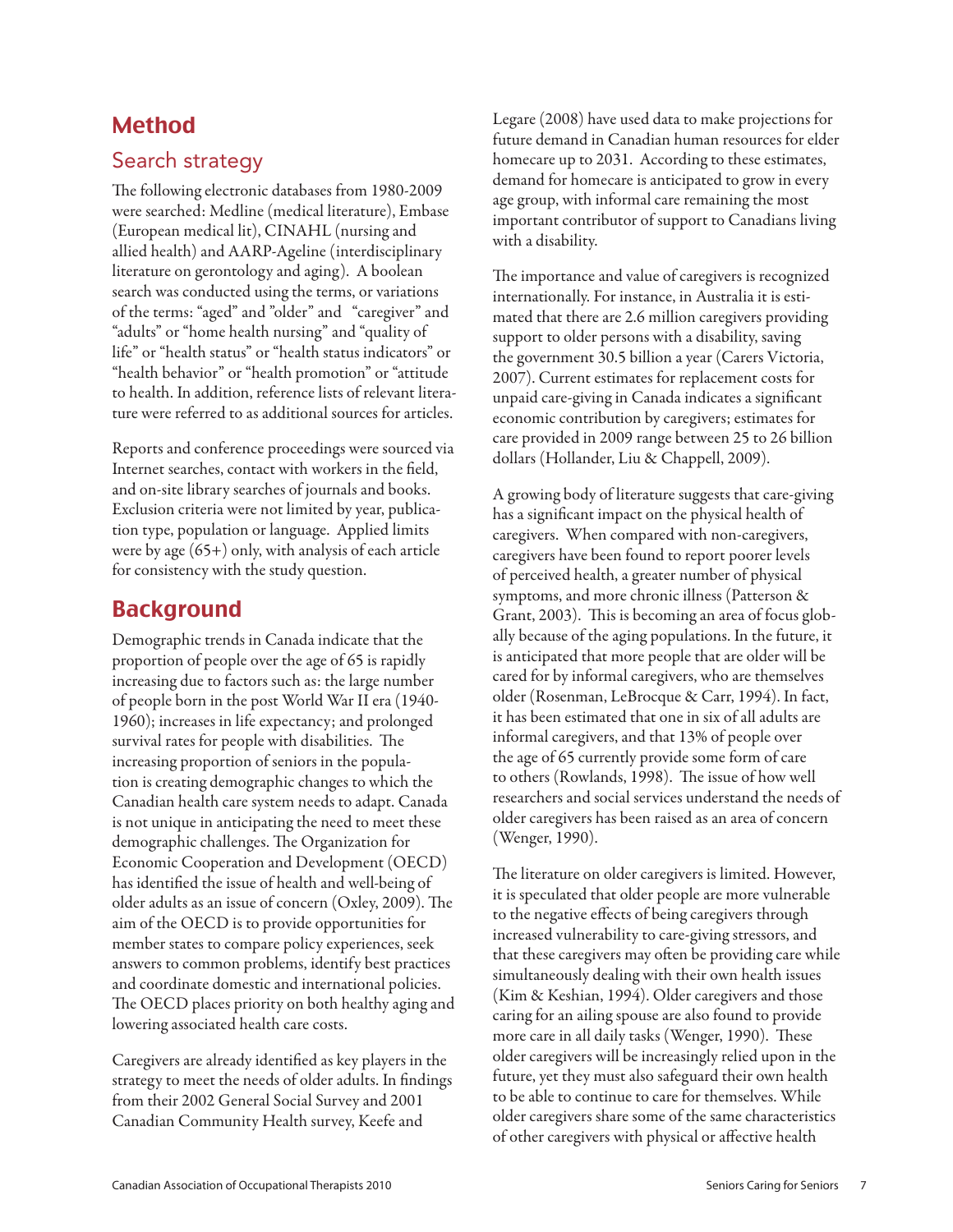impacts (O'Rourke & Tuoko, 2000), the issues associated with care-giving at advanced ages are not clearly defined. Therefore, it is critical that an understanding of how care-giving impacts the health of older caregivers be determined if health and social policy is to be developed with the objective of best supporting older care providers.

The intent of this literature review is to provide a foundation upon which to understand the impact of care-giving on older caregivers. The primary question guiding this literature review is: "What does the international literature tell us about older caregivers, and what impairments and activity limitations and/ or participation restrictions may they experience as a result of care giving?"

A review of the international care-giving literature was conducted to address this question, with the purpose of defining the issues and contributing factors that affect the health and well being of older informal caregivers, thereby pre-disposing them to physical injury. While there is a large body of literature exploring the experiences of caregivers in general, it was found that sources specifically addressing the experiences of older caregivers were far more limited. As a result, literature in this review includes that of studies of care-giving adults of all ages, and that of older caregivers, defined as 65 years and older, when possible.

Understandings of the health impact of care-giving are not yet well defined. The literature presents caregiving as having both a multi-factorial and multidimensional impact on the caregiver (Shaw et al, 1997). Informal care-giving relationships are often defined as vulnerable because of the many factors influencing the caregiver. Therefore, to understand the implications of care-giving on caregiver health and accompanying risks of physical injury, one must first understand the many factors that influence the caregiver. As the literature shows, these factors include a multitude of interactions between the individual caregiver characteristics with those of both the care receiver and the care environment. Although not well defined, some research suggests that the issues of older caregivers are far more complex than those for other groups, due to the higher risk of caregiver health problems (McGarry & Arthur, 2000).

#### What impairments and activity limitations and/or participation restrictions do older adult caregivers most commonly experience?

In reviewing the literature it was evident that there are both physical and psychosocial impacts of engaging in care-giving. First, the literature documenting the physical and the psychosocial impacts of care-giving on caregiver health which result in caregiver impairments and activity limitations will be presented. Next, a review of the literature exploring the impact of care-giving on a caregiver's ability to participate in life's activities will be discussed, and finally, the difficulty in providing perspective on the impact of care-giving (reflective of all care providers) will be presented.

#### Physical impacts of care-giving and resultant impairments and activity limitations

In review of the literature, few studies were found to focus solely on the physical impact of care-giving, despite strong indicators that physical injury of caregivers should be an area of concern. A national survey of Australian caregivers cited that one third of respondent caregivers reported the experience of a physical injury as a result of their care-giving activity. This same study reported that one half of caregiver respondents reported a decline in their physical health as a result of care-giving (Carer Association of Australia, 1999). Another study employing interviews and descriptive measures proposed to address the limited knowledge of the competence and safety of caregivers who were lifting and handling care recipients. This study interviewed 41 caregivers, ranging in age from 29 to 85 years. The study concluded that caregivers of elderly disabled people experience difficulty with the physical demands of care-giving, and that many caregivers themselves are in poor physical health. In addition, the study reported that caregivers engaged themselves in some high-risk health behaviours such as lifting without supervision or training. The study concluded that caregivers were at risk of injury, particularly back injury (Brown & Mulley, 1997).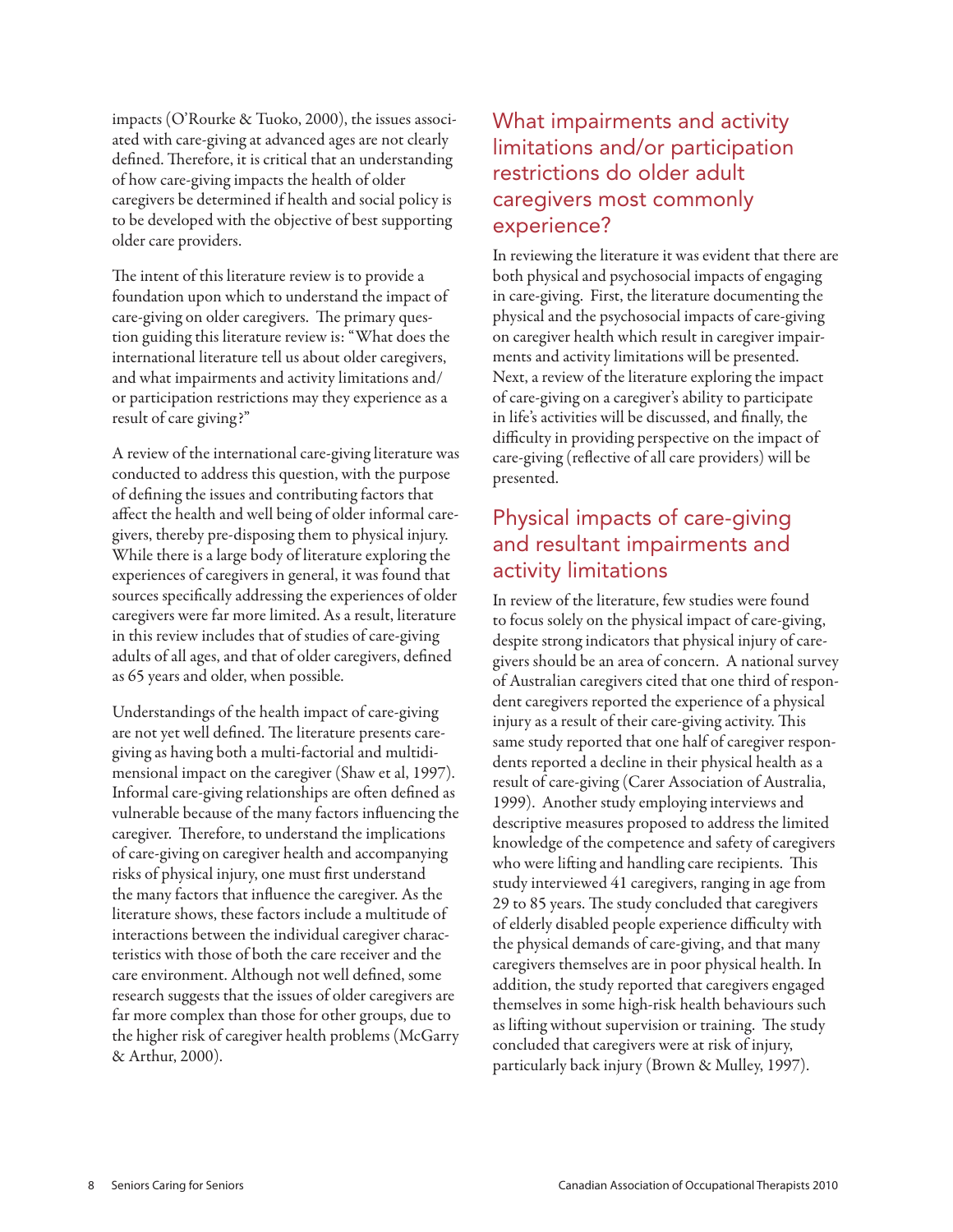The risk of injury during lifting tasks in care-giving is only one of many potential physical impacts. Despite the range in caregiver characteristics and influencing factors evident in the review of the literature, many of the studies reported poor health outcomes for caregivers, including symptoms of depression, poor self-reported health, and less positive health behaviours. This was shown in studies such as a survey conducted in California, which included 628 caregiver respondents, and 6,599 non care-giver respondents (Scharlack, Runkle, Midanik & Soghikian, 1994). The findings indicated that caregivers were more likely to report backaches, insomnia, arthritis, rectal problems, and hearing problems. It also found that these caregivers were more likely to report having two or more concurrent health conditions of any kind (Scharlack et al, 1994). Caregivers were found to experience negative health consequences in other studies. This was especially true in on-going caregiving, or when transitioning to heavy physical and emotional care-giving, such as in the case of caring for people with dementias (Burton, Zdaniuk, Schulz, Jackson & Hirsch, 2003). Such studies suggest that while physical injuries of caregivers are not well documented in the literature, risk of physical injury may be one outcome of participation in care-giving.

Relatively few articles were found that define the specific physical impact of care-giving. Instead, the literature to explores the impact of care-giving in a more general way, comparing the physical and psychosocial impacts of care-giving experiences between caregivers and non-caregivers. In many of these studies, the impairments and activity limitations of care-giving are presented as the result of inseparable physical and psychosocial effects of care-giving.

Additionally, these comparative studies do not draw similar conclusions on the impact of care-giving. Some studies conclude that caregivers have negative health outcomes as a result of care-giving, whereas others indicate that there are strong similarities between caregiver and non-caregiver health. For instance, in a study comparing the physical and psychosocial impact of caring for a person with dementia in comparison to people who were not acting in a caregiver role, it was concluded that caregivers experienced more global self-reported health issues than non-caregivers. In addition, comparisons within the caregiver group indicated greater negative consequences for full-time caregivers than for those

who were able to act as caregivers in a part-time capacity (Lorensini & Bates, 1997).

However, another study compared older spousal caregivers to non-caregivers, and findings suggested that both groups were equally likely to experience an extended illness or disability, have an unhealthy medical rating from a nurse or be hospitalized. The study also indicated that the caregiver group was at a significantly higher risk for serious illness. In addition, comparisons within the caregiver group showed that ill health was more common when providing more physical assistance (Shaw et al, 1997). This finding contradicts much of the literature that establishes care-receiver behavioural issues as the greatest predictor of poor caregiver health (Pinquart & Sorenson, 2003). Finally, in study of older Canadian caregivers, it was found that caregivers and non-caregivers were not significantly different in terms of quality of life, self-reported health, and most aspects of social support and age identity. In fact, respondents in both groups reported positive levels of quality of life and health status (Hubley, Hemingway & Michalos, 2003).

The contradictions reported in the literature when the impact of care-giving is contrasted between caregivers and non-caregivers may be attributable to a number of factors, including:

- • the ways in which the studies were conducted, inconsistent definitions of the term "caregiver" (Schulz, Newsom, Mittelmark, Burton, Hirsch & Jackson, 1997); and
- the possible strong positive (Kramer, 1997) or negative (Cattanach & Tebes, 1991) effects of care-giving with certain groups, as it is possible that differentiation of certain care receiver groups were not done (eg. caregivers caring for people diagnosed with dementias in the caregiver samples were not identified). Additionally, senior spouses have been found to inconsistently identify with the term "caregiver", viewing their role in care-giving as an extension of what their role is as a spouse.

A meta-analysis of studies comparing psychological and physical health found that the differences between caregivers and non-caregivers on measures of stress, depression, levels of subjective well-being and physical health were small to medium. Nevertheless, caregivers did rate lower in each of these areas. The greatest differences between caregivers and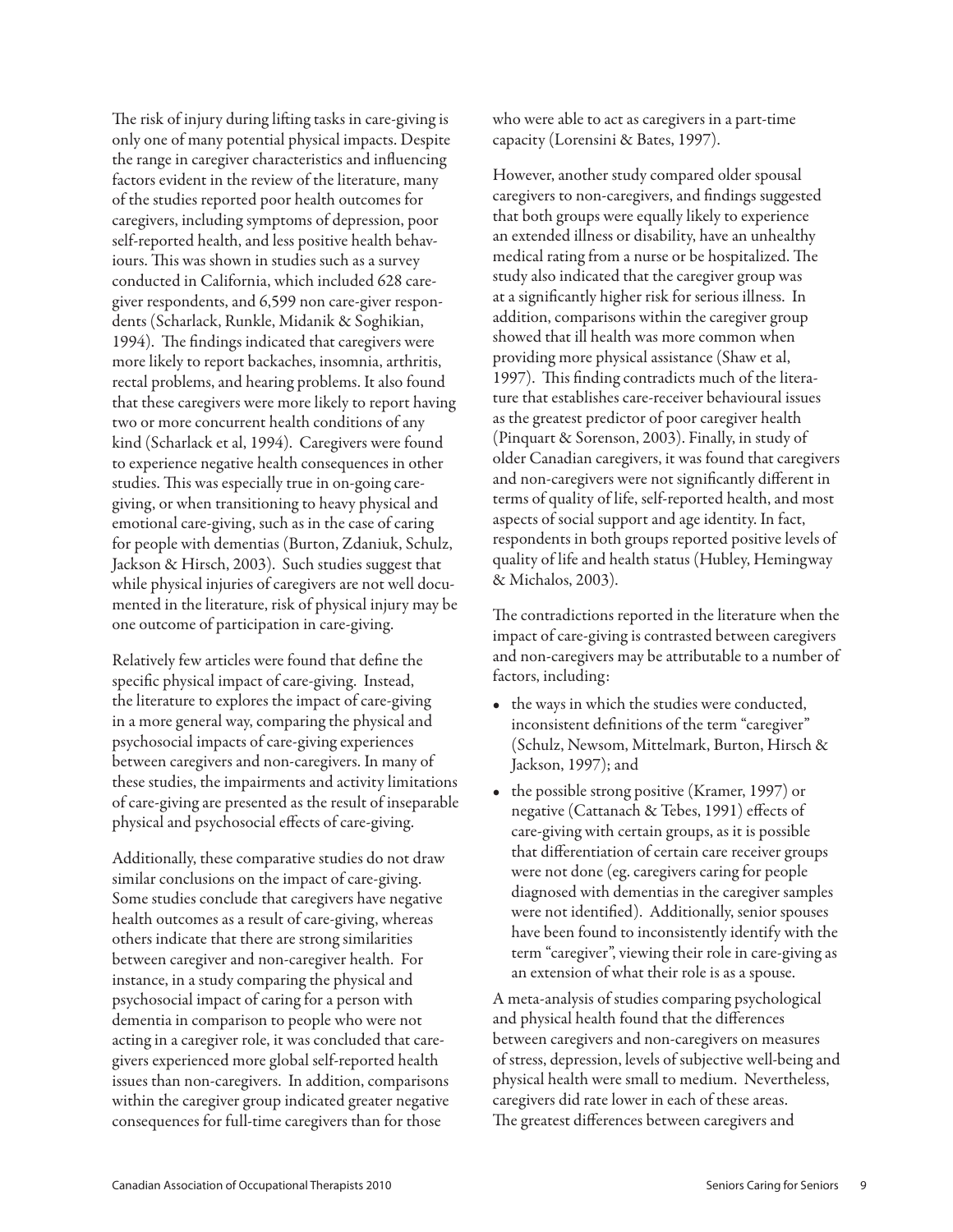non-caregivers – with caregivers scoring as most affected – were in the areas of depression, stress, and self-efficacy (Pinquart & Sorenson, 2003).

While many articles made reference to the limited amount of study focused on defining the physical impact of care giving (Pinquart & Sorenson, 2007), it was most common to find the multi-factorial issues influencing health associated with care giving explored. Such information explains how caregivers are affected by care-giving, and how participation in this occupation may make them more vulnerable to negative health outcomes, such as physical injury.

#### Multi-factorial issues influencing caregiver impairment

The range of factors covered in the literature was large, and the diversity of the findings made it challenging to draw general conclusions and understand the predictors of poor health.

For example, in a study looking at perceived health and functional status among spousal caregivers of frail older persons, it was concluded that caregiver emotional strain was the strongest common predictor of both poor perceived health and functional limitation (Mui, 1995). Another study conducted with older caregivers found that the number of physical symptoms were strong predictors of stable depression (Zunsunegui, LlacerCentro & Beland, 2002). Finally, in a study looking at health predictors for middle-age to older family caregivers, caregiver physical health was found to be predicted by: caregivers' baseline selfreported physical health; the impact of care-giving on their social and leisure time activity; and their relationship with their care recipient (Meddaugh, O'Bryant & Straw, 1991). Caregiver health has been related to: perceptions of stress, or care-giver reports of poor coping with care-giving, surrounding the provision of activities of daily living assistance; the frequency of behavioural problems; association with spouses diagnosed with dementias and associated dysfunctional behaviours; and caregiver satisfaction with their leisure activities (Shanks-Elroy & Strobino, 2001). Studies such as these illustrate the variability found in the literature when describing predictors of poor physical health.

Two meta-analyses were located, both of which explored factors correlating with physical health. The first study, done by Pinquart and Sorenson (2003)

reviewed 176 studies. From this study, a general profile of caregivers was developed. The average caregiver age was 60.6 years with average length of care provision of 54 months, for an average of 55 hours a week. In this study, predictors of physical health were not identical to those of psychological health, although there was found to be a relationship between physical and psychological health. This finding corresponded with the results of other studies, which also confirmed that predictors of physical and psychological health are not similar (Pinquart & Sorenson, 2007) although they are related to each other.

Caregiver depressive symptoms were strongly associated with physical health in the research literature. Higher levels of care-recipient behaviour problems were more consistently related to poorer health. The effects of care-giving stressors were found to be most significant with older people, caregivers to people with dementia, and men (Pinquart & Sorenson, 2003).

In another meta-analysis proposing to "examine and critique the literature on self-reported health and physiological functioning in caregivers of people with dementia" (Vitaliano, Scanlan & Zhang, 2003, p.946) 23 studies met the criteria for inclusion. When examining comparisons of health between caregivers and non-caregivers, it was found that caregivers were at a slightly higher risk for health problems. In addition, the meta-analysis found strong relationships within physical health to stress hormones, antibodies, and caregiver global reported health. These relationships connected the issues of psychosocial health with the potential for physical impairments and activity limitations (Vitaliano, Scanlan & Zhang, 2003).

A meta-analysis can provide general trends in caregiver health. In this literature search, these meta-analysis studies were the only ones to specifically address caregiver physical health. This is attributable to the variability in studies that examine a broad range of factors influencing caregiver health. While such coverage of the topic is illustrative of the complex and individual nature of care-giving issues, it also decreases the possibility of drawing strong conclusions based on larger comparisons between subgroups in a synthesis of the literature. The literature shows that caregivers do not function as homogenous groups acting within similar circumstances.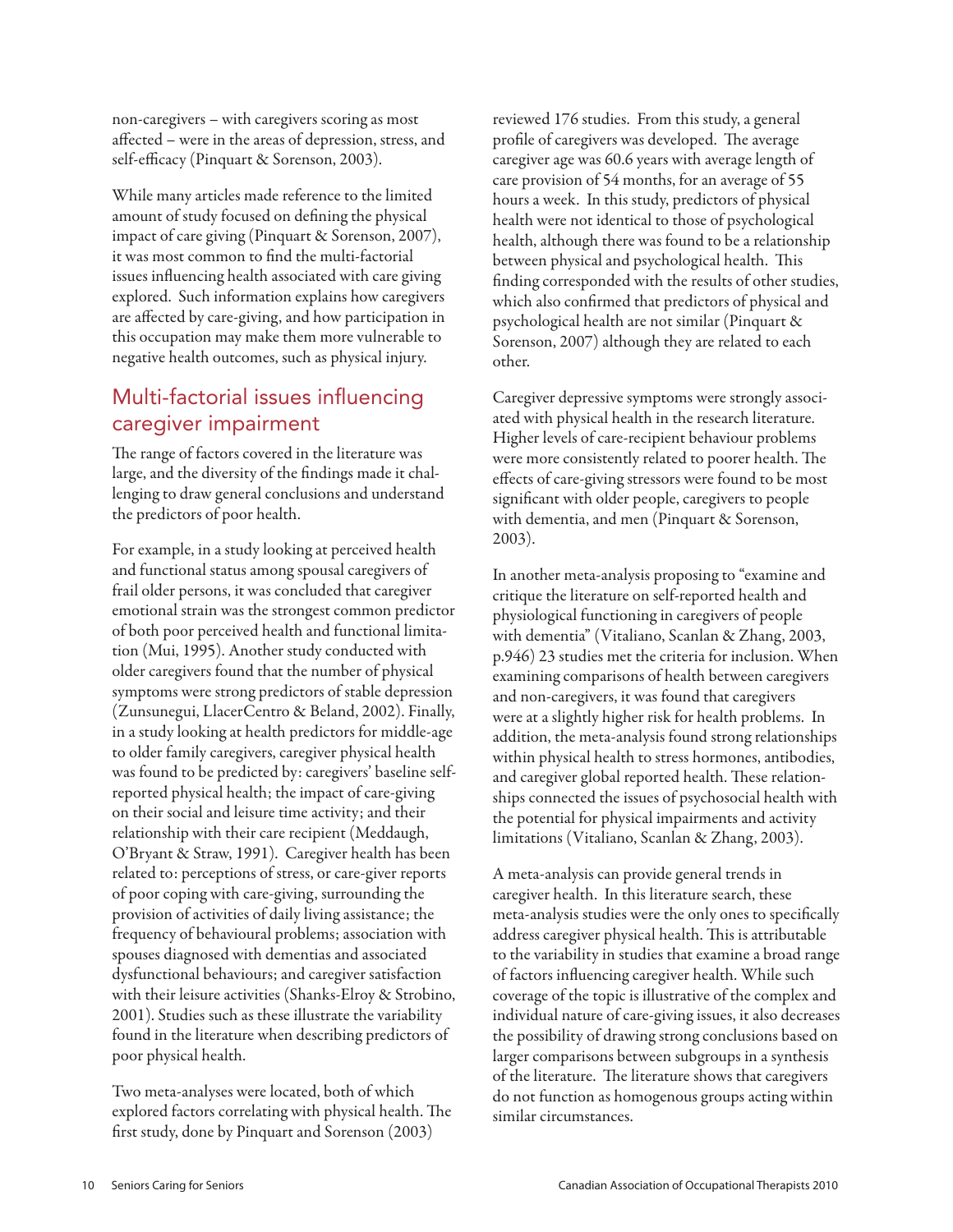An understanding of the potential for impairments and activity limitations, and the potential for associated physical injury that are secondary to care-giving requires an understanding of the literature exploring the psychosocial impacts of care giving and the relationships between physical and psychosocial health.

# The role of psychosocial impacts of care-giving with caregiver health

The literature documents the profound impact of care-giving on the psychosocial health of caregivers. There are many different situations in which caregivers are needed, although it is widely accepted that caring for someone who is suffering dementia is the most difficult situation (Ritchie & Lovestone, 2002). Diseases with associated dementias are defined by the literature to be most care intensive (Pinquart & Sorenson, 2003). In these situations, caregivers must typically provide care for between 3 to 15 years, while the disease runs its course (Mölsä, Marttila & Rinne, 1986). The most common of these diseases is Alzheimer's disease.

Today, 75% of people diagnosed with Alzheimer's dementia are older than 65 years of age (Ganguli, Dodge, Chen, Belle & De Kosky, 2000). In 2009 it was estimated that the world population with Alzheimers was 35 million, however this figure is expected to grow to 107 million by 2050 (Brookmeyer, Johnson, Ziegler-Graham, Arrighi, 2007). In the United States, an enormous public health impact is anticipated, with the number of people expected to develop Alzheimer's disease projected to quadruple in the next 50 years (Brookmeyer, Gray & Kawas, 1998). The pressures associated with such a population demographic change are also of concern to many other countries.

Other increasingly significant populations affected by dementia include people who have had a stroke or who suffer from Parkinson's disease. These populations may experience significant cognitive and behavioural changes with which caregivers must cope. These problems are also known to more commonly affect older people (Lyons, Stewart, Archbold, Carter & Perrin, 2004; Liberman & Fischer, 1995).

In research with caregivers to people with health issues other than dementia, it was found that

caregivers also experienced a significant psychological impact as a result of their care duties. In a study of caregivers to people with heart failure, it was found that caregivers were vulnerable and experienced significant life changes, including changes to their daily routines for meeting the demands of care, and experiences of anxiety (Luttik, Blaauwbroek, Dijiker & Jaarsma, 2007). Additionally, it was noted that these diseases can require prolonged periods of caregiving.

Given an aging population, there are increasing numbers of people that will live for many years with other chronic illnesses, such as cardiopulmonary disease. For instance, a Canadian study looked at experiences of older wives who were caring for husbands with chronic obstructive pulmonary disease (COPD) – a progressive and degenerative process, the prevalence of which is rapidly increasing. Good care can extend the life of someone diagnosed with COPD by up to 15 years; however, this is only possible with on-going care that is typically provided by both spousal caregivers and health care professionals. The study concluded that more men than women are diagnosed with COPD, which will cause many older women to cope with the responsibility of caring for their spouse (Hussey, 2000).

Studies such as this illustrate the unique and challenging situations within which the older caregiver must function.

# Caregiver burden

While care giving is complex, it is also defined as stressful – both physically and psychologically. As dementia progresses with further deterioration of care recipient health, caregivers must not only provide physical care, but also undertake care-giving duties throughout the physical and mental deterioration of the care-recipient. This results in chronic exposure to stress (Stephens, Kinney & Ogrocki, 1991).

The term "burden" is typically used in the literature to describe the complexity of the caregiver experience. The term refers to the negative effects of care-giving on physical, psychological, emotional, social and financial well-being of the caregiver (George & Gwyther, 1986). Burden is influenced by many factors. For instance, one published study documents that the duration of caregiving influences the amount of burden perceived by participants, with those care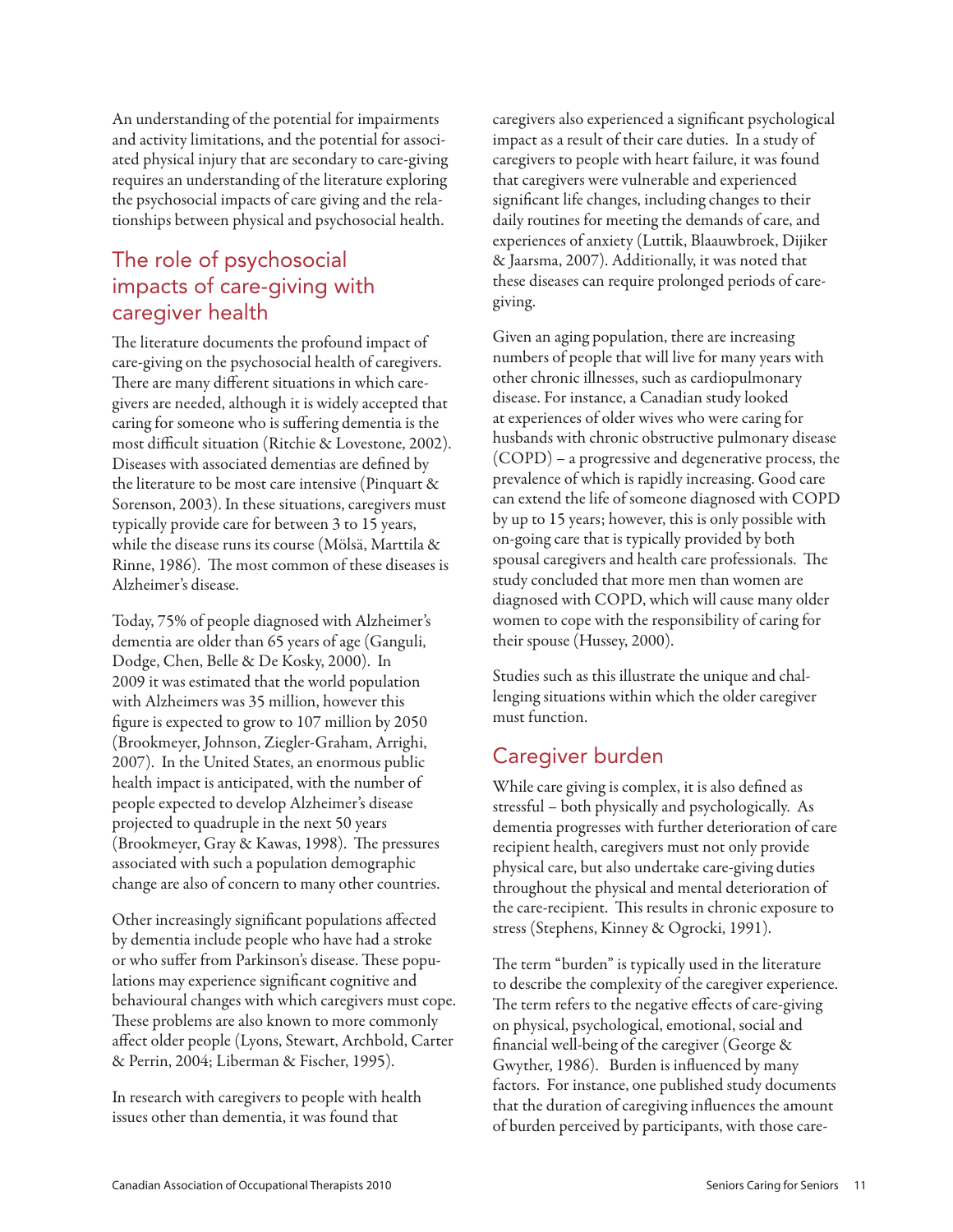giving for longer periods of time expressing greater burden (Gaynor, 1988).

Burden is used as an indicator of caregiver health. There is evidence of a correlation between the caregiver's experiences of burden with the well-being of the caregiver. Andren and Elmstahl (2008) found that burden was a predictor of perceived health. Caregivers who reported lower burden also reported better health while those who indicated higher burden reported poorer health. In looking at predictors of burden for spousal caregivers of care-recipients with dementia, Vitaliano, Russo & Young (1991) concluded that caregiver reports of burden correlated to adverse effects on the physical health of caregivers. Burden was also shown to be a predictor of emotional distress (Brodaty & Hadzi-Pavlovic, 1990; Brodaty, Gresham & Luscombe, 1997).

Research associates perceived burden with individual health habits. Some findings suggested that those perceiving lower subjective burden practice more health-promoting behaviours than those with higher subjective burden (Sisk, 2000). This particular study describes the health behaviours of a sample of older adult spousal caregivers (amount of alcohol consumption, exercise, sleep patterns, smoking, and weight maintenance) and investigated predictors of decreased self-care after care-giving began (Sisk, 2000). In a similar study, it was found that caregivers who reported experiencing more burdens also reported a greater number of depressive symptoms, provided a higher number of activities of daily living tasks to care-recipients, and spent more hours each day providing care. These individual also had lower rates of successful self and spousal care, and were found to be at higher risk for negative health behaviours, in comparison to those reporting a lower perception of burden (Gallant & Connell, 1997).

In summary, the literature presents the care-giving experience as one of constant exposure to some degree of chronic and psychosocial stress (Vitaliano, Scanlan & Zhang, 2003). Exposure to chronic stress could predispose caregivers to greater risk of physical injury, such as back problems or exacerbation of pre-existing conditions such as arthritis.

#### Chronic stress

Chronic stress exposure has been documented as a factor which predisposes caregivers to both illness and risky health behaviours. There are two ways in which the chronic stress of care-giving impairs the health and well-being of caregivers. The literature documents the influence of chronic stress on hormones, which in turn influence physiologic responses. This area of study documents the effects on people exposed to chronic stress, citing their poor immune response, slower wound healing, significantly higher levels of plasma insulin (Patterson & Grant, 2003), and changes in sympathetic arousal and cardiovascular state ( Jorgenson, Johnson, Kolodziej & Schreer, 1996; Moritz, Kasl & Ostfeld, 1992). These responses predispose them to illness and disability.

A meta-analysis of 23 studies comparing the health indicators of caregivers for people with dementia with non-caregivers matched for age and gender found that stress hormones in caregivers were 23% higher, and that their antibody responses were15% lower than those of non-caregivers. These findings suggest that care-giving may influence the physical health of caregivers (Vitaliano, Scanlan & Zhang, 2003).

The other way in which chronic stress influences the health of caregivers is through risky health behaviours (Vitaliano, Scanlan & Zhang, 2003). Such findings may provide the key to understanding many of symptoms described by caregivers, such as depression and sleep problems (Bedard, 2009).

The limitations of caregiver participation in daily activity are poorly documented. Also poorly documented are the underlying reasons for such limitations, such as caregiver injury, that affect caregiver participation in daily activity. Community support services, such as occupational and physical therapy, when available, are most commonly directed at the disabled or ill person, rather than the caregiver. Caregivers must seek medical attention through their family practitioner.

#### Activity limitations and participation restrictions in adult caregivers

Caring for a person with an illness or a disability can negatively impact daily life activity. As shown in this literature review, the demands of care-giving are often evident in the high incidence of stress and depression experienced by caregivers, as well as by the significant impact on their physical health. Additionally, the performance of activity, or the ability to participate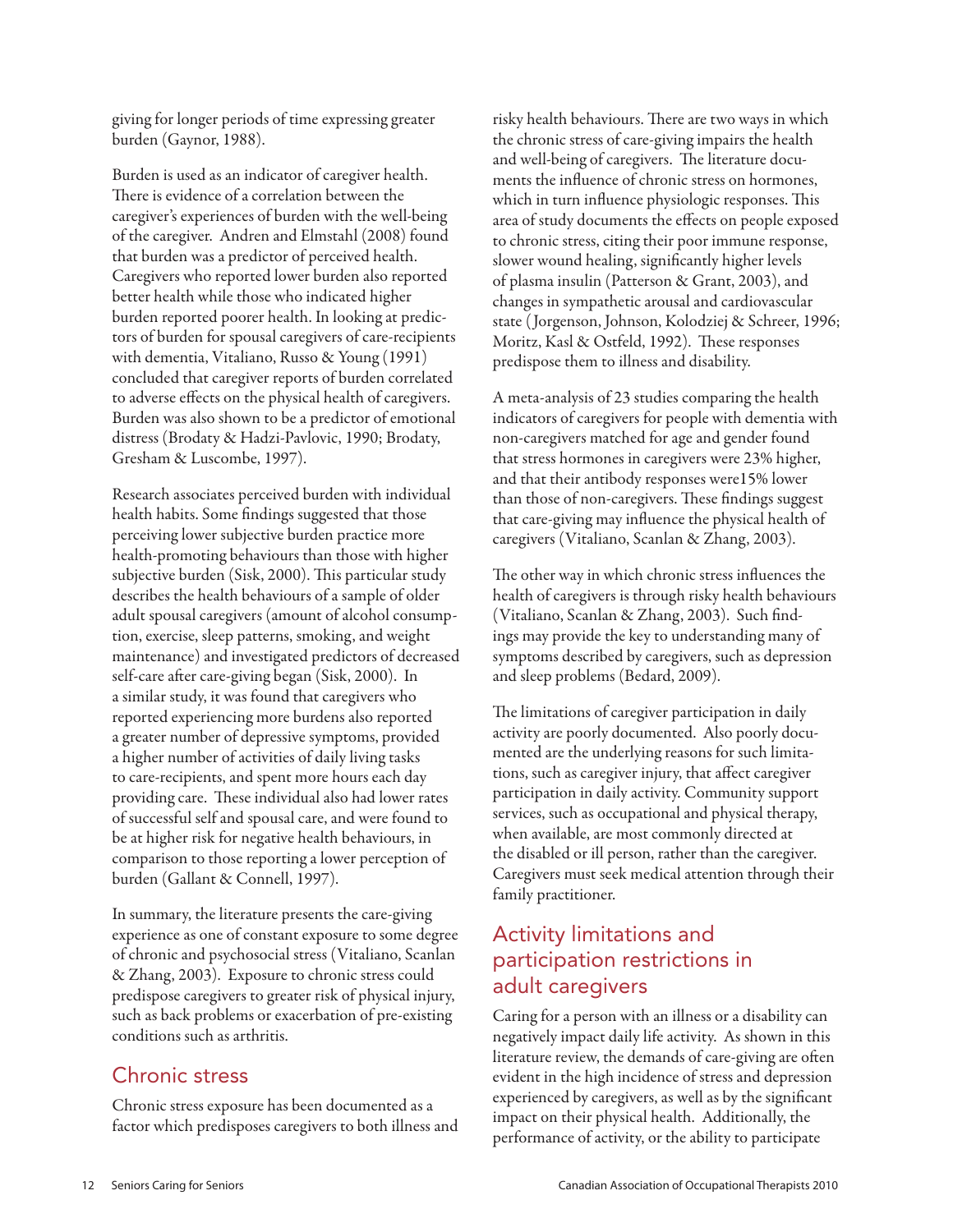in daily life routines, may be negatively influenced by the care-giving role (Williamson, Schaffer & Schulz, 1998). Understanding the impact of restrictions on the ability to participate in daily tasks is important, as some research indicates that restriction of activity due to stress is associated with depression (Williamson et al, 1998; Williamson, 1998; Williamson & Schulz, 1992).

Fulfilling the role of a caregiver has a significant impact on the participation of individuals in daily life activity. In a study comparing non-caregivers to caregivers, caregivers were found to spend more time on domestic and volunteer work. This study showed that life activities are influenced by the care-giving role (Michelson & Tepperman, 2003). Participating in care-giving also impacts on leisure activities of the caregiver, which are activities engaged in for social reasons (White – Means & Chang, 1994; Dunn & Strain, 2001). Instrumental activities are described as those that must be performed for daily maintenance, such as the care of self and others. Loucks-Atkinson, Douglas, Kleiber, and Williamson (2006) proposed exploring a gap in the literature, and determined how participation restrictions influenced indicators of caregiver well-being. For the study, well-being was defined as multi-dimensional, consisting of social support, depression, physical symptoms, and subjective health status. Both expressive and instrumental activity was evaluated. The findings indicated that activity restriction in both activity areas predicted depression and physical symptoms. These findings correlated with other studies that found greater restrictions in daily activity were associated with more chronic health issues (Williamson & Schulz, 1992). The findings that limited participation in expressive activity predicted poor short-term health outcomes is congruent with other research that found a correlation between loss of leisure activities and symptoms of depression (Katz & Yelin, 2001). However, it was also found that limited participation in instrumental tasks, was predictive of even greater negative health impacts for the caregiver (Loucks-Atkinson et al, 2006). In addition, Law, Steinweinder & Leclair, (1998) suggest links between disengagement from self selected occupations and negative psychological outcomes for the individual.

Care-giving impacts participation in activity, and may result in both physical and psychological withdrawal from meaningful daily occupations. It is possible

that withdrawal from daily occupations of living may affect the predisposition for sustaining an illness or injury while care-giving. The social isolation that may result from care-giving is well documented, with some studies indicating that 1 in 5 caregivers reported making changes in social and holiday plans as a result of care-giving involvement (Fast, 2009).

#### Limitations of the literature

Many studies acknowledged, as a research limitation, the potential of bias to include distressed caregivers over those caregivers that function in the role without negative consequences (Schulz, Visintainer & Williamson, 1990; Broe et al, 1999). In addition, the literature notes the challenge of identifying caregivers before caregivers are in distress; often, caregivers provide care for years without support of any kind. Researchers in one study documented that caregivers were providing care for an average of five years before the care-receiver was diagnosed with dementia (Molloy, Lever, Bedard, Guyatt, & Butt, 1996). These unidentified caregivers are sometimes described in the literature as "hidden patients." A detailed family and social history of older patients by their health care providers is recommended, so that caregivers can be identified and early intervention can be offered to prevent a health crisis (Novielli & Parks, 2001; Arber & Ginn, 1990). Additionally, when compared with other age groups, older caregivers have been identified as less likely to ask for assistance with care-giving tasks and may be more difficult to identify as a result (Wenger, 1990).

During the scan of the international literature, most articles were found to address the negative impacts of care-giving. However, a small body of research suggesting some positive outcomes for care-giving were also located. A study undertaken in Finland as part of a major international project on the coping strategies of caregivers found sources of satisfaction among relatives who were caring for older family members. The most common finding was that caregivers reported the experiences of feeling wanted and needed as positive outcomes (Kuuppelomaki, Sasaki, Yamada, Asakawa & Shimanouchi, 2004). This finding is common when positive aspects of care-giving are explored (Russell, 2002). In a Swedish study of loneliness as a predictor of quality of life among older caregivers age 75 and older, 4,278 people were surveyed. It was found that caregivers had a larger social network than non-caregivers, and reported feelings of loneliness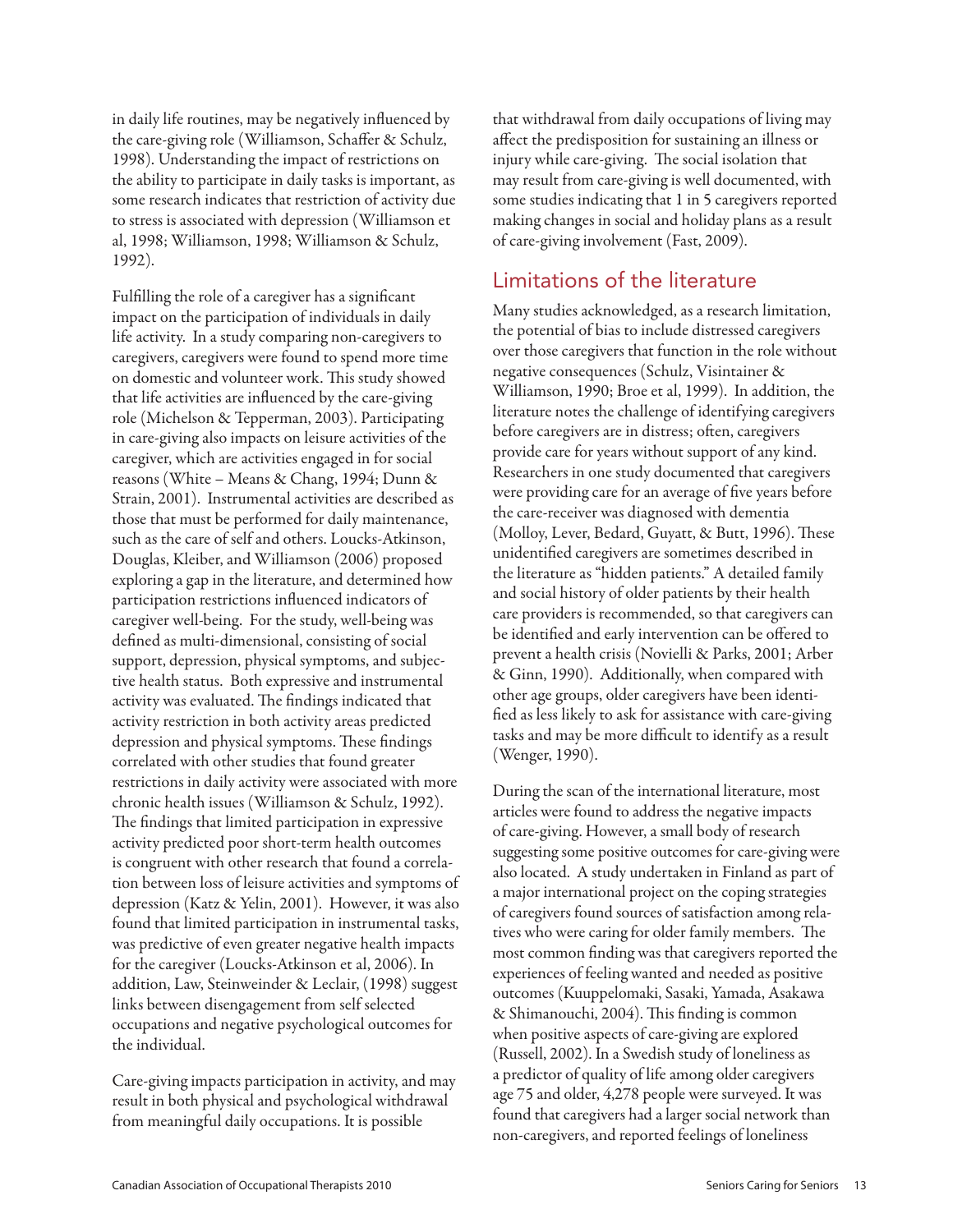less often than non-caregivers. There were gender differences, with frequency of loneliness being higher among women. Loneliness and a small or non-existent network were significantly associated with low quality of life among caregivers and non caregivers (Ekwall, Sivberg & Hallberg, 2005).

In another study that explored the effects of engaging in multiple roles, it was found that older caregivers who engaged in work and/or volunteer work reported better health. This study also found that caregivers who engaged in higher informal social activity also reported the lowest functional limitations (Rozario, Morrow-Howell & Hinterlong, 2004).

It should be noted that reviews of literature reveal that positive aspects of care giving and related concepts have been included in many studies, but the definitions of positive care-giving and measurement of positive factors vary (Cohen et al, 1994).

These findings suggest that while the literature generally links care-giving with the potential for negative health impacts, there may also be some benefits to the caregiver in the caring relationship. Better understandings, such as details on the nature of the care provided, will develop a richer knowledge of the caregiver role, and thereby enable support that builds on the benefits of this unique relationship.

## Impairments, activity limitations and participation restrictions commonly experienced by older adult caregivers

Although the literature does not establish a causal relationship between care-giving and health, it is recognized that care-giving predisposes its participants to impairments and activity limitations and/or participation restrictions through increased risks for:

- Effects of physical exertion for injury or exacerbation of pre-existing issues (i.e. arthritic condition);
- Risky health behaviours such as neglecting health promoting physical activity, or not attending regular physical check-ups;
- • Physiological changes due to chronic stress, such as increased risk of infection;
- Changes in sympathetic arousal and cardiovascular state, and

• Participation restrictions in everyday activity, due to care-giving tasks.

When care-givers provide care over long periods of time, or to persons with dementia, these effects may be exacerbated. In addition, the general research suggests that those experiencing chronic stress and health impairments and activity limitations are at higher risk for health problems in comparison to those that have good health and no chronic stress. For this reason, poor identification of caregivers possessing impairments and activity limitations prior to participating in care-giving activity is a significant oversight. Given current understandings of care-giving, older adults would seem to be at additional risk for health problems, and in particular, at risk for physical injury.

Finally, the literature on activity and care-giving suggests that participation in care-giving may significantly limit the caregiver in their performance of daily tasks. Literature on the importance of occupational engagement links increases in dependency and depression with withdrawal from daily tasks (Law, Steinweinder & Leclair, 1998), thereby suggesting that care-giving can also predispose caregivers to poor health, and also lead to the risk of injury, such as musculoskeletal injury or exacerbation of pre-existing conditions.

# Within the older caregiver demographic, who is most vulnerable or most at risk for these impairments and activity limitations and/or participation restrictions?

Research in care-giving strives to define relationships between the variables that influence the health of caregivers. There are many articles that subjectively and objectively explore health and psychosocial factors within the caregiver demographic. However, due to the large range of variables, a lack of studies that evaluate specific caregiver subgroups, as well as a diverse range of approaches to study methodology, it is difficult to draw definitive conclusions on who is at greatest risk of impairments, activity limitations and participation restrictions resulting from the caregiver role.

Understanding the factors which may predispose caregivers to negative health outcomes could aid in identifying those caregivers who may be at risk for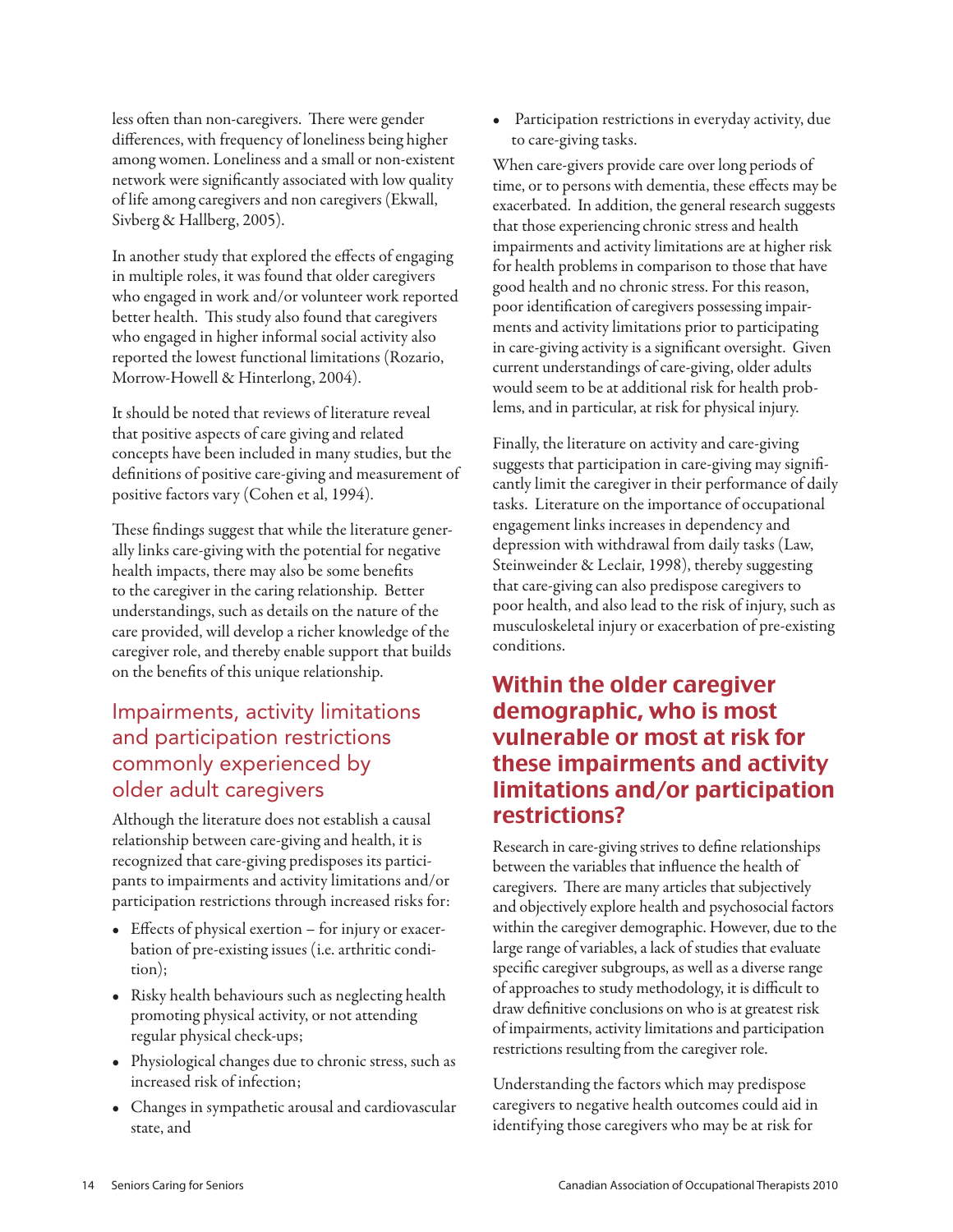physical injury and illness, as well as allow the development of specific medical and psychosocial interventions. For this literature review – with the exception of some limited meta-analyses – the studies were found to cover a range of topics that generally focused on defining caregivers with certain characteristics as being more or less vulnerable to the negative impact of care giving.

# Vulnerability and care giving

The care giving literature defines vulnerability as a characteristic that cannot be modified by the individual (Mechanic, 1967) and include age, gender, disposition, and ethnicity (Lazarus & Folkman, 1984) (Robins, 1978) (Zubin & Spring, 1977). Vulnerabilities are factors that are present prior to engaging in care giving (Vitaliano et al, 2003), although they may not be defined as a vulnerability until participation in care giving. There was a broad range of information in the literature on the evaluation of caregiver experiences. Much of this information focused upon caregivers in general, rather than on specific caregiver subgroups, such as older caregivers.

# Age

The literature generally attributes negative health consequences to care-giving at an advanced age. However, these studies do not clearly indicate the effects of age upon participation in the care-giving role. For instance, in some literature it is reported that older caregivers experience greater negative health outcomes as a result of care-giving, but this is reported in a variety of ways. One study identified vulnerable caregivers as being more likely to belong to the following demographic: 65 years of age or older, married, and having poor health or a serious health condition (Navaie-Waliser, Feldman, Gould, Levine, Kuerbis & Donelan, 2002). In another study of age and care-giving, it was concluded that even without pre-existing health conditions, being older was the most likely predictor for poorer self-assessed health and functional performance, and psychosocial issues (Lu, 2001). In yet another study, findings indicated that being older was related to experiencing greater health problems as a caregiver; if health problems were already experienced, then care-giving was found to exacerbate these issues (de Frias, Tuokko & Rosenberg, 2005). Unfortunately, in these studies, physical injuries as a result of care-giving are not documented.

There is also a body of literature that refutes the correlation of caregiver age with poor health outcomes. In a Canadian study comparing older caregivers with non-caregivers, it was found that older caregivers and non-caregivers were not significantly different in terms of quality of life, self-reported health, and most aspects of social support and age identity. Instead, respondents in both groups reported positive levels of quality of life and health status (Hubley, Hemingway & Michalos, 2003). Care-giving creates both unique opportunities and issues for older people. A small body of literature on care giving in older age purports that positive outcomes may arise for individuals who choose to participate as a caregiver (Rozario, Morrow-Howell & Hinterlong, 2004).

Some studies indicate that there may be unique differences between the approaches of older and younger caregivers. In a qualitative study inclusive of caregivers 75 years and older, it was concluded that the higher risk of health issues amongst this older cohort produced more complex care-giving issues. However, it was also found that the caregivers tended to downplay their care-giving situation in an effort to make it more manageable, and consequently were reluctant to access formal services for assistance (McGarry & Arthur, 2000). In addition, there is also the fear of having to place the family member in a long-term care facility, a consequence often perceived as negative by a spouse of an ill or disabled person (Personal communication, S. MacLeod, November 13, 2009).

These findings support other studies that compared older and younger caregivers, in which it was found that the younger cohort identified informational support and training as an important part of their social support while older caregivers did not. Younger caregivers were also more likely to complain or criticize the health care system and healthcare workers. A common theme amongst older caregivers was to focus on the importance of keeping a positive outlook through out the care-giving experience (Smith, Gignac, Richardson & Camerson, 2008). Such findings, reflecting an attitude towards care-giving that is unique to older caregivers, have been replicated in other studies (Navon & Weinblatt, 1996). These studies infer that it may be difficult to identify older caregivers or to obtain accurate information from them, given the inclination of older caregivers to downplay their role.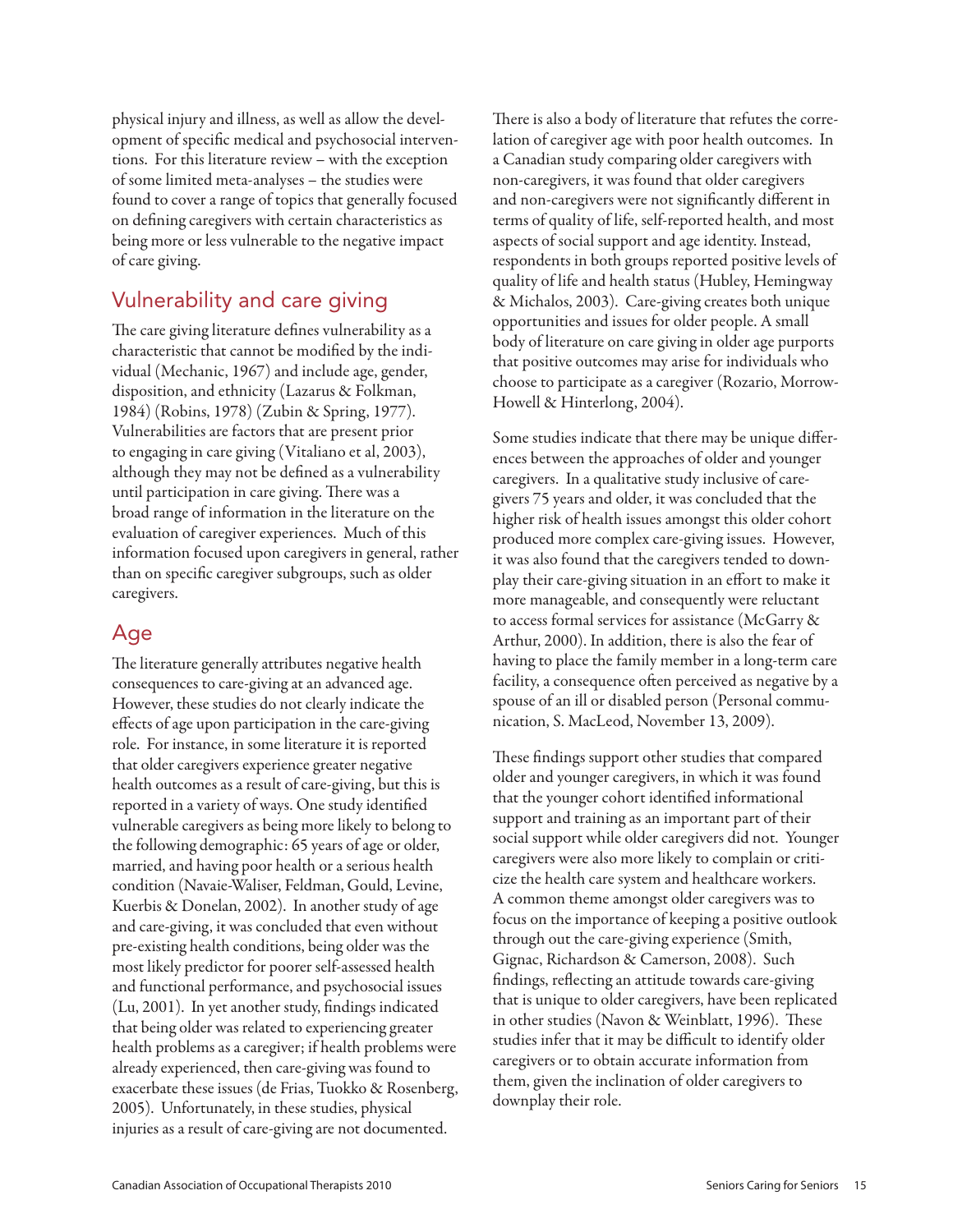One relevant meta-analysis was located which provided information on the relationships between age and care-giving. Data was synthesized on the correlates of physical health of caregivers. Greater care-giving demands, such as care-giving for a person with dementia, resulted in greater negative physical outcomes for older caregivers than it did for younger caregivers (Pinquart & Sorenson, 2007). This synthesis of the data provided the only good summary of the extant studies available on age and care giving effects.

Our aging population is growing rapidly, and the need for caregivers has been well established in the research community. Such need is illustrated by a study of individuals 65 years and older divided into two groups: those who were caregivers and those who were not. It was found that only half of the non-caregivers at baseline remained non-caregivers at a five-year follow up. The remaining caregiver group had either died, experienced the death of their spouse, transitioned into a care-giving role, or placed their spouse in a long-term care facility (Burton, Zdaniuk, Schulz, Jackson& Hirsch, 2003). Engagement in care-giving, as either a caregiver or care-receiver would seem to be an inevitable part of growing older.

#### Gender

There is a body of care-giving literature that explores gender differences in the care-giving role, although the findings of these studies are not definitive. Some studies have found that the impacts of gender are significant (Yee & Schulz, 2000). Other studies suggest that such research findings may reflect the tendency of women to more readily report poor health than men, thereby causing women to present as more affected caregivers (Vitaliaon, Scanlan & Zhang, 2003). As well, theories are cited as influencing the perceptions of gender differences in care-giving literature. For instance, women are believed to be socialized for care giving roles (Stoller, 1994), while men are not expected to engage as easily in the role of caregiver, since it is perceived to be a more feminine than masculine role (Fuller-Jonap & Haley, 1995).

The literature explores the impact of gender on caregiver health. In a study looking at the impact of chronic illness on the health and well-being of older caregivers, the gender of the caregivers was shown to have a significant association with anxiety and depression, with female caregivers more affected than males

(Lieberman & Fischer, 1995). Research also indicated that male caregivers have difficulties assuming personal and household responsibilities, but express experiencing the same amount of burden or less than female caregivers (Gregory, Peters & Cameron, 1990).

The research generally presents women as more affected psychosocially by the care-giving role (Sisk, 2000), with neither gender being more affected physically than the other, although some research indicates that men show greater changes in physiologic stress responses than women (Earle, Linden & Weinberg, 1999). This might predispose men to greater stress responses while in the role of caregiver. Given the strong role of women as caregivers in society, the bulk of care-giving research has tended to focus on female caregivers. However, due to concerns over the application of such research to males (Shanks-McElroy & Strobino, 2001), and in response to the anticipated increasing number of men who will be called upon to care for their older partners (Fuller-Jonap & Haley, 1995), there is a growing body of research looking specifically at men as caregivers.

The literature reflects gender differences in a variety of different ways, such as in attitudes towards services, informal care and the acceptance of government services. A higher proportion of men than women indicated a preference to use community services over asking family members for help, while a larger percentage of women than men believed that the government should provide more services (Laditka, Pappas-Rogich & Laditka, 2001).

Although interesting, these comparisons do not allow conclusions to be deduced on the influence of gender on care-giving.

A meta-analysis reviewing studies on gender differences in caregiver stressors, social resources, and caregiver health, found the differences between genders to range from small to very small. In the analysis, women were found to have slightly higher levels of burden and depression, and slightly lower levels of subjective well-being and physical health. Women also reported their care recipients had more behavioural problems, they provided more care-giving hours, helped more often with care-giving tasks, and assisted more with personal care (Pinquart & Sorenson, 2006). While review of the literature may suggest significant differences in care-giving health outcomes due to gender,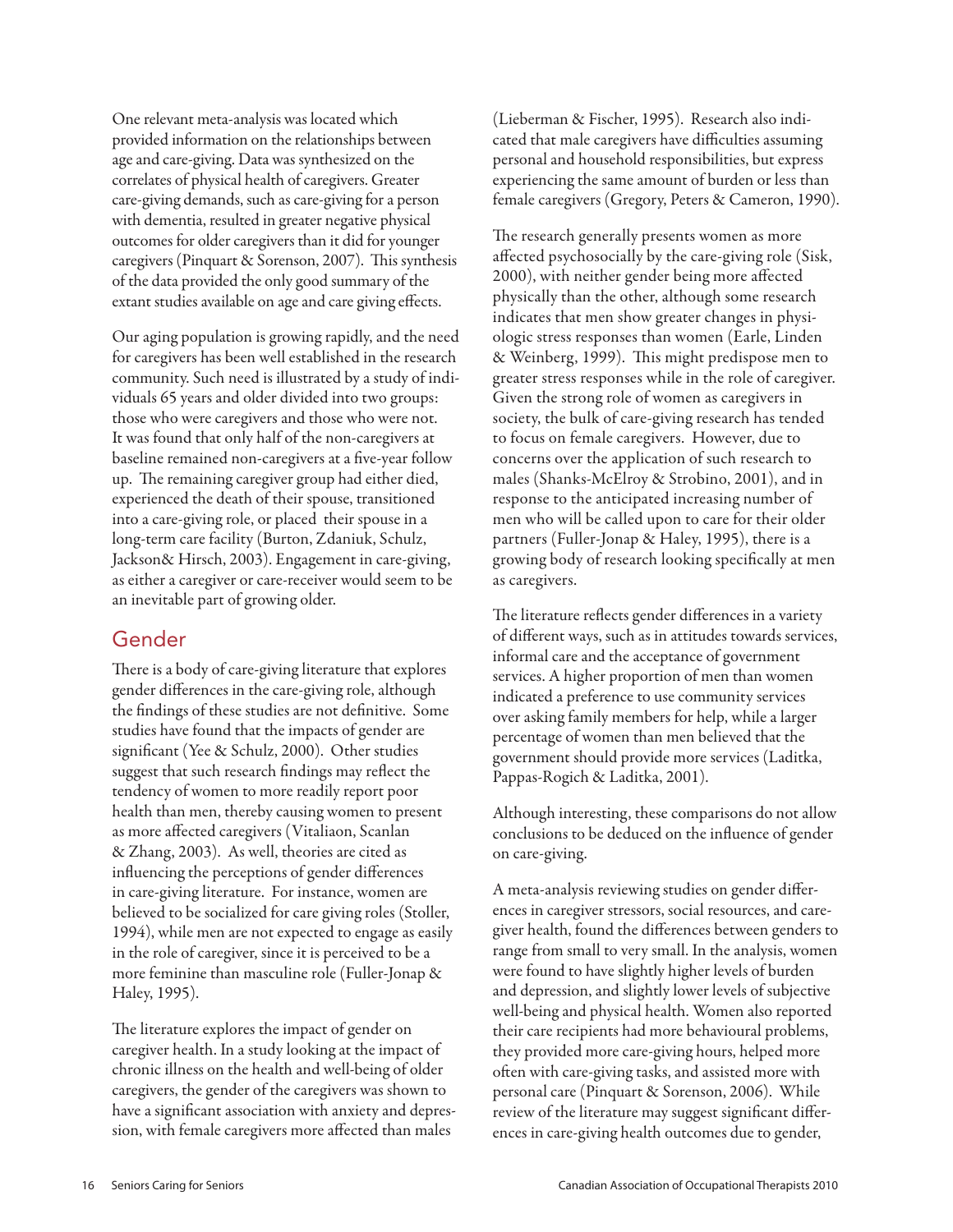meta-analysis of studies did not indicate large differences between men and women in the care-giving role, and therefore it may be that both genders are equally at risk for experience of physical injury.

#### **Disposition**

As discussed earlier in this literature review, psychological distress in the form of caregiver burden and depression is correlated with an array of physiological changes - all of which can lead to significant health issues and impairment (Patterson & Grant, 2003; Vitaliano et al, 2003). The literature exploring caregiver health documents the challenge of identifying pre-existing issues, prior to the caregiver being identified for the study. In other words, there is difficulty in understanding the state of caregiver health prior to their engagement in research on caregiver issues. As a result, a pre-disposition to depression or to a negative outlook may precede the diagnosis of health changes such as depression or activity restrictions arising from the caregiver role.

Although there are studies that suggest links between disposition and caregiver health, disposition, as a factor in care-giving, is not thoroughly explored in the literature. A ten year study of older caregivers who provided informal care to family members with Parkinson's disease found that caregiver pessimism early in the caregiver role predicted poor current and future caregiver health. Moreover, the beneficial contributions of optimism were not as great as the deleterious effects of pessimism (Lyons, Stewart, Archbold, Carter & Perrin, 2004). Coping styles, or disposition to respond to care-giving in certain ways, have also been explored as a means to predict responses to the care-giving role. A study examining the relationship between alcohol use and the amount of stress experienced by persons who provided care giving to people with dementia found that certain coping strategies pre-disposed caregivers to increased alcohol consumption (Knight, 1992).

The literature documents greater negative health effects among older caregivers who characterize themselves as being strained (Schulz, Newsom, Mittelmark, Burton, Hirsch & Jackson, 1997). Some findings indicate that perceptions of caregiver emotional strain are the best predictors for poor perceptions of health and limited functional performance on daily tasks (Mui, 1995). 1 http://www.recensement2006.ca/english/census06/data/highlights/ethnic/

In summary, there is insufficient information on the characteristics of caregivers prior to their engagement in care-giving to draw definitive conclusions with respect to the interrelationship of a caregiver's disposition and the impact of care-giving. Therefore, it is difficult to surmise the effect that disposition may have on risk of caregiver injury.

# **Ethnicity**

Ethnic groups are defined by common history, language, values and beliefs, customs and a common place of origin (Alonso, 1994). While most of the care giving literature has explored the experience of White caregivers, a body of literature explored the impact of ethnicity on the care giving experience. This interest is attributed to the anticipated changes in the demographics of older populations in many countries due to emigration and birth rate differentials.

The immigration policy of Canada will produce an annual increase in minority populations of 1.0%. Due to this growth rate, Canada's minority groups are anticipated to grow by six million people by 2070. Much of Canada's population is, and will continue to be, made up of people from many different countries of origin, with people currently identifying themselves as coming from among 22 different ethnic origins, and six visible minorities according to 2006 Canadian Census Statistics.<sup>1</sup>

One feature of the literature associating the health impacts of ethnicity with care-giving was the imperative of understanding the experiences of these minority groups, and in particular, their predisposition to certain health risks prior to engaging in the care-giving role (Ferraro, Farmer & Wynbraniec, 1997).

The performance of care-giving may be unique in every culture. Study has shown that the care-giving stressors used to predict health outcomes amongst White caregivers were not effective predictors amongst African-American participants. Instead, African-American participants were influenced by cultural beliefs that were unique to their ethnic group (Dilworth-Anderson, Goodwin & Williams, 2004; McDonald, Fink & Wykle, 1999). In another study evaluating the patterns of care-giving amongst older women of Anglo-Saxon descent, it was found that cultural patterns of care-giving influenced the

pages/ Page.cfm?Lang=E&Geo=PR&Code=01&Table=1&Data=Count&Sta rtRec=1&Sort=2&Display=Page Retrieved October 21, 2009.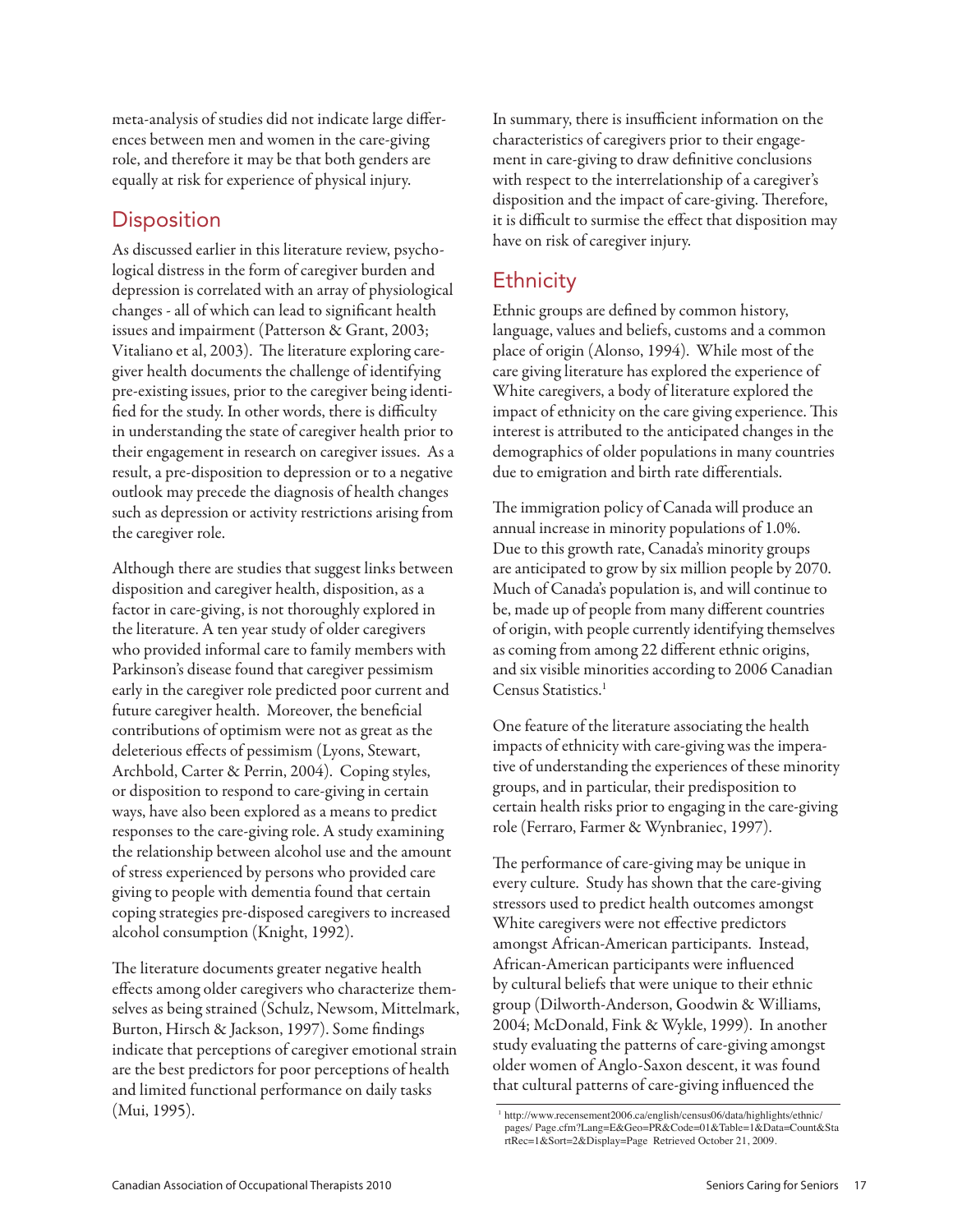health of the women, and that the women adhered to patterns of care-giving developed through adherence to patterns of enculturation when caring for their older disabled husbands (Cameron, 1990). Finally, an ethnographic study of ten elderly Korean couples evaluated the patterns of mutual caring, which indicated that cultural beliefs dictating engagement and the presence of a support system were the primary requirements of elderly couples in their care-giving and care-recipient roles (Ahn & Kim, 2007).

This literature illustrates differences that may be found within caregivers who have been raised with differing ethnic norms. A caregiver may experience conflict when living in a country with Western beliefs, and without the traditional cultural support networks (Holroyd, 2005). For instance, the literature references the effects of different norms or social issues of caregivers with different ethnic backgrounds, which contrast with the experiences of White caregivers, such as determining who is appropriate as a caregiver (Kipp, Tindyebwa, Karamagi, & Rubaale, 2007).

A meta-analysis of 116 articles evaluating the psychosocial impact of ethnic differences, stressors, and resources was located for this literature review. The findings concluded that, in comparison to studies of White caregivers, ethnic minority caregivers reported providing more hours of care, having fewer financial resources, less educational training, and using more informal support (i.e. family, friends) to assist in their care-giving tasks. Ethnic caregivers were also found to be better off psychologically with respect to care-giving stressors in comparison to White caregivers, although ethnic care-givers were at a disadvantage physically. This psychological advantage related to care giving stressors was primarily found within studies of African-American people; whereas Hispanic and Asian caregivers were found to have worse psychological health outcomes than White people (Pinquart & Sorenson, 2005).

The findings from this meta-analysis indicate that ethnic differences vary between groups (Dilworth-Anderson & Anderson, 1994). Ethnicity is a factor which should be explored when investigating caregiver injury, as culture is an important aspect in understanding the risks associated with care-giving.

# Significant gaps

It should be noted that for the countries with Aboriginal (Metis, First Nations and Inuit peoples) and Indigenous populations, with the exception of Australia, no literature was located which explored the care-giving experience within these cultures. The Australia Carers Association (2009) has explored the experience of Indigenous Australians, with the view that the health and wellbeing of family caregivers is crucial to the long-term health of regional and remote Indigenous communities. A caregiver impact statement, developed by Carers Australia was developed to influence Government policy regarding Indigenous communities. In this way Carers Australia hoped to effect change and thereby avoid negative outcomes for caregivers within these communities.

The limited findings on knowledge regarding Aboriginal and Indigenous caregivers are considered significant. Aboriginal and Indigenous populations have well-identified health concerns, and caregivers are known to play a critical role for people with chronic illness and disability in every society.

#### Personal factors that increase risk of poor caregiver health

For this literature review - with the exception of some limited meta-analyses – the studies were found to cover a range of topics, generally focused on defining caregivers with certain characteristics as being more or less vulnerable to the impact of care giving. While none of the literature addressed the issue of physical injury directly, these characteristics are associated with caregiver health, and therefore may be associated with risk for injury.

These characteristics included:

- Age meta-analysis found that increasing age was a factor that predisposed caregivers to negative health consequences;
- Gender literature has assumed that women are more affected; however, a growing body of literature on the experiences of men, including a meta-analysis, indicates that physical and psychological differences are small to very small;
- Disposition few studies examined this characteristic however, indicators exist which suggest that an individual's disposition to certain responses in care giving may lead to negative health behaviours;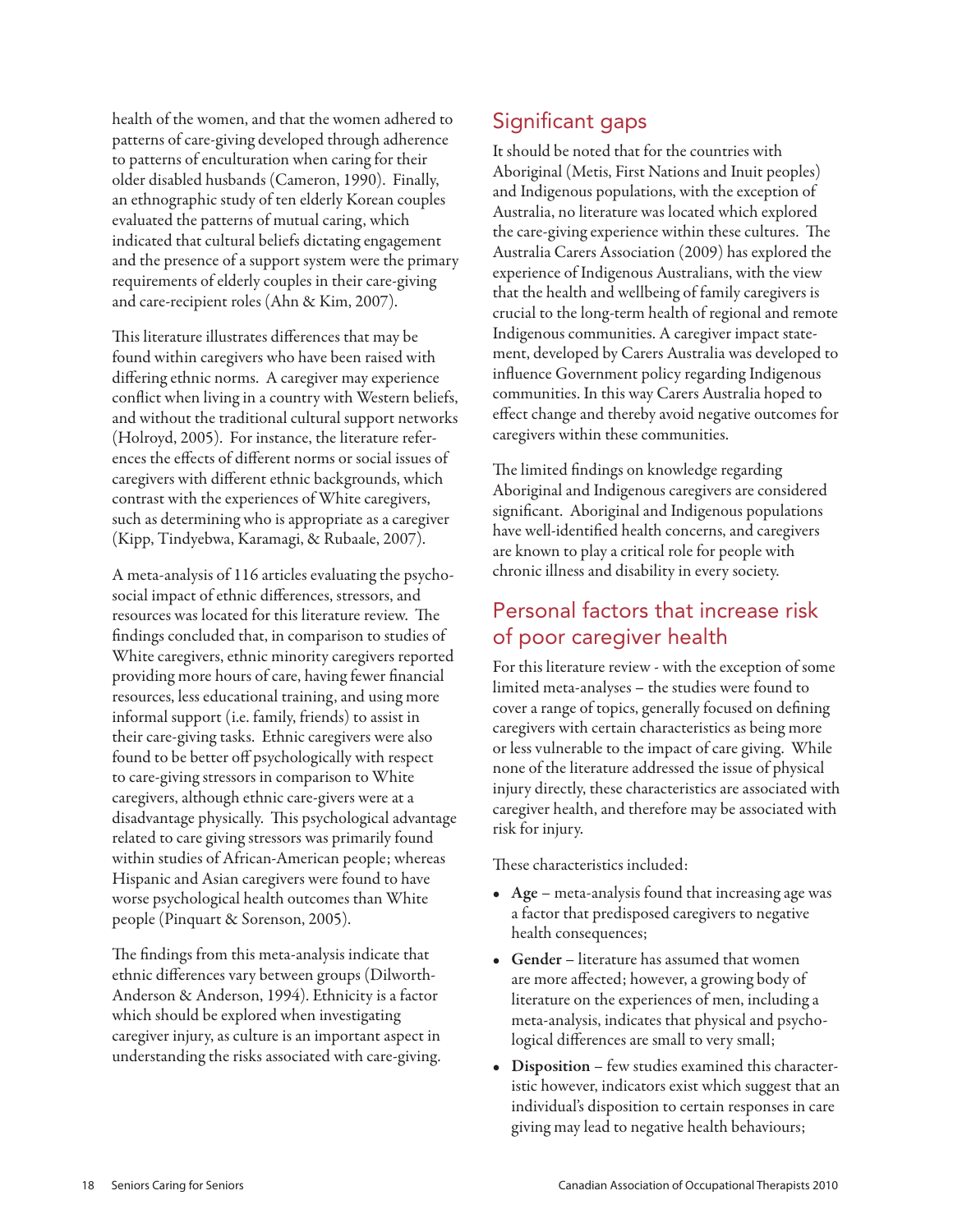• Ethnicity and other significant gaps in the literature – this is a growing area of concern given emerging demographics. Studies show that those caregivers belonging to certain ethnic groups do better psychologically than Whites, although Hispanic and Asian caregivers fair worse. Physically, Whites seem to experience the lowest negative physical impacts as caregivers. Significant gaps exsit, as group studies are extremely limited, with no study recorded on Aboriginal or Indigenous groups.

# What are the contributing factors to impairments and activity limitations and/ or participation restrictions?

A different pattern for health, depression, and coping can emerge when caregivers are grouped according to life circumstances. Studies suggest that relationships may exist between the impact of participating in care giving roles and external factors (Wright, 1994). Review of the literature revealed a large variability in the methodologies developed to explore the relationship between external factors and their effect on caregiver health. For the purpose of this literature review, the contributing factors were categorized as:

- Care-recipient characteristics, such as illness or duration of care giving;
- Socioeconomic factors; and
- Geographic location of the care giving setting.

Also included were studies on the effects of resources and intervention factors on caregiver status. It should be noted that - as in so many other areas of the literature - the studies were frequently found to discuss caregiver health in relation to a wide range of factors; therefore, contributing factors were often difficult to separate from other issues under examination.

# Care recipient characteristics

In looking at the impact of chronic illness on the health and well-being of spousal caregivers of partners with dementias, it was found that the more severe the illness, the higher were the spouses' anxiety and/or depression and physical symptoms, and the lower was their reported well-being (Lieberman & Fischer, 1995). Findings such as these are congruent with the general care-giving literature, found earlier

in this report. While caregivers are often found to report the impact of care giving on their own health and well-being, caregivers of people with dementias undergo the most significant exposure to health impacts (Lyons et al, 2004; Pinquart & Sorenson, 2003). Additionally as highlighted above, the duration of care-giving has an impact on the health of caregivers. Study has also concluded that length of care has an influence on the amount of burden perceived by participants, with those providing care for longer periods of time expressing greater burden. (Gaynor,1988).

There are inconsistencies in caregiver reporting when quantifying the health impacts of care-giving. In general, many caregivers report experiencing very negative effects on their mental health arising from care-giving, yet others do not report similar experiences. In one area of the literature, it has been proposed that these differences in reporting are not simply attributable to the amount or type of care provided (Savage & Bailey, 2004). Rather, there are other factors in the relationship between caregiver and care-recipient relationship that may be culpable. For instance, the type of relationship between the caregiver and the care-recipient has been found to affect the overall experience of care giving. Schulz, O'Brien, Bookwala, and Fleissner (1995) found that being the spouse of a care-recipient predisposed these caregivers to depression. In fact, an Australian study looking at comparisons of satisfaction within the caregiver role, found that parents were predisposed to report more positive associations with the caregiver role than were spouses. It also reported that spouses of care-recipients reported more satisfaction with the care-giving role than did children who acted as caregivers (Schofield, Bloch, Herrman, Murphy & Nankervis, 1998).

Such research suggests that there are many complexities in the relationship between caregiver and carerecipient, which may influence the health of both the caregiver and care-recipient. For example the caregiving relationship may influence reporting of injuries sustained while care-giving as different from being viewed as merely an injury that is sustained during normal duties.

Another study sought to explain the relationship between disabled elderly veterans' functional status and the level of strain on the caregiver. Major findings were: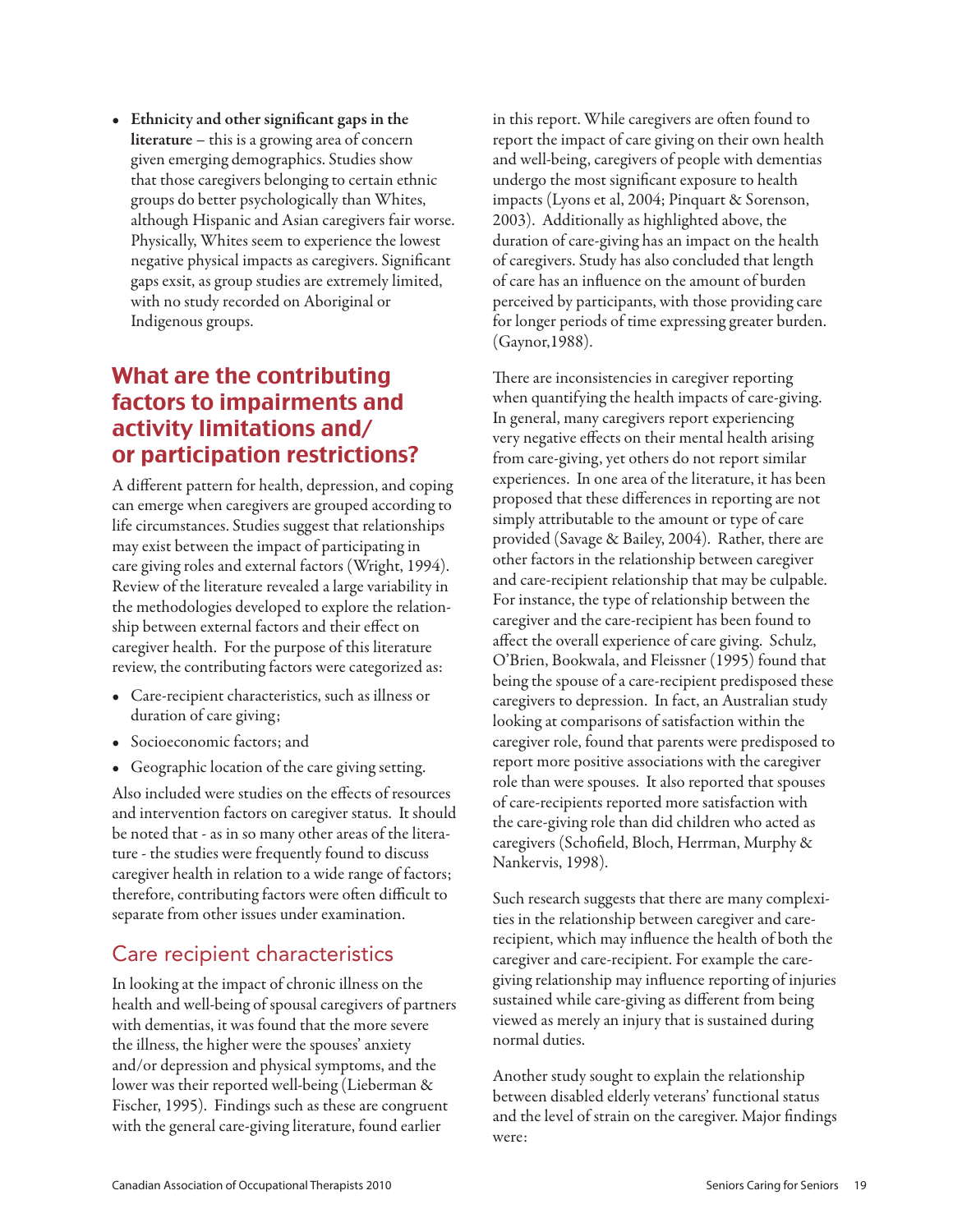- • 52% of caregivers experienced significant strain;
- • 59% care receivers were cognitively impaired to some extent, and were severely impaired in ADL and IADL; and
- The relationship between care receivers' functional status (cognitive, ADL, IADL) and caregiver strain were statistically significant (Marchi-Jones, Murphy & Rousseau, 1996).

A study whose purpose was to determine the needs of family caregivers to frail elderly care recipients found that more than two thirds of caregivers were spouses, and about 85% had health problems that affected their care giving. Ninety-eight percent of caregivers lived with the care recipient and the cumulative stress from their continuous involvement had affected their lifestyle, with more than 58% feeling that the care recipient needed more care than they could provide. More than 68% of the care givers were seniors (Abraham & Berry, 1992).

These findings indicate that characteristics of the care-giving relationship, such as severity of illness of care recipient, duration of the illness, the relationship of caregiver to care recipient, and care recipient functional ability, may factor as contributors to the health status of caregivers, and therefore may be factors influencing likelihood of physical injury in the caregiver.

#### Socioeconomic

Socioeconomic factors have not been looked at closely in the literature of caregiver health. Typically, socioeconomic factors are one of many factor categories considered, although not focused solely upon, in studies of caregiver health. For instance, in a study researching the impact of age, socioeconomic status, and the degree of care giving, it was found that older caregivers held lower socioeconomic status, and were more likely to experience poor health (Pinquart & Sorenson, 2007).

In another study evaluating the experience of burden amongst older caregivers, it was concluded that as well as depending on the behaviour of the person cared for their own health, and their sense of coherence, a poor economic situation was part of predicting low scores on health and well being measures with caregiver (Ekwall, Sivberg & Hallberg, 2007).

While socioeconomic factors are recognized as an important factor in health, in the care-giving literature linking health and well-being of caregivers to factors in care-giving, it is not a factor that has been adequately addressed within its own right, and should be explored as a factor when looking at risks for physical injury in the older caregiver population.

# Geographic

The setting in which care-giving takes place has been identified as an issue in the care-giving literature. Access to services is of great concern to researchers, as rural settings may not have similar resources to those that are available to older urban people, including knowledge on health promotion by caregivers which is important to maintain health, delay disease, and disability (Lee, 2006). Additionally comparisons between health of caregivers located in rural settings with that of the general population have shown that rural caregivers report statistically significant levels of lower perceived health status than the general population (Sanford & Townsend-Rocchiccioli, 2004).

A comparison of health promotion behaviours between older rural and urban spousal caregivers was conducted. The findings indicated that rural women reported significantly more barriers to positive health behaviours than urban women (Lee, 2006). Additionally, in a study on health promotion behaviours of older spousal caregivers, it was found that the most frequently reported health promotion behaviours were related to interpersonal relations, spiritual growth, and stress management. The least reported was physical activity, with rural women reporting significantly more barriers to physical activity than urban caregivers (Lee, 2006). As well, in evaluating participation in health promotion activities with rural elderly caregivers, it was found that emotional health was a significant positive correlate of engagement in health promotion activities. This finding suggests that emotional health is an important factor for a healthy lifestyle in the rural elderly caregiver (Easom, 2003).

The literature indicates that the location in which an older caregiver lives may influence their health, with a resultant impact on their participation in health promoting behaviours, and another possible factor in risk for physical injury while care-giving.

#### Resources and interventions

The creation of resources to alleviate the stress of care-giving is cited as having the potential to improve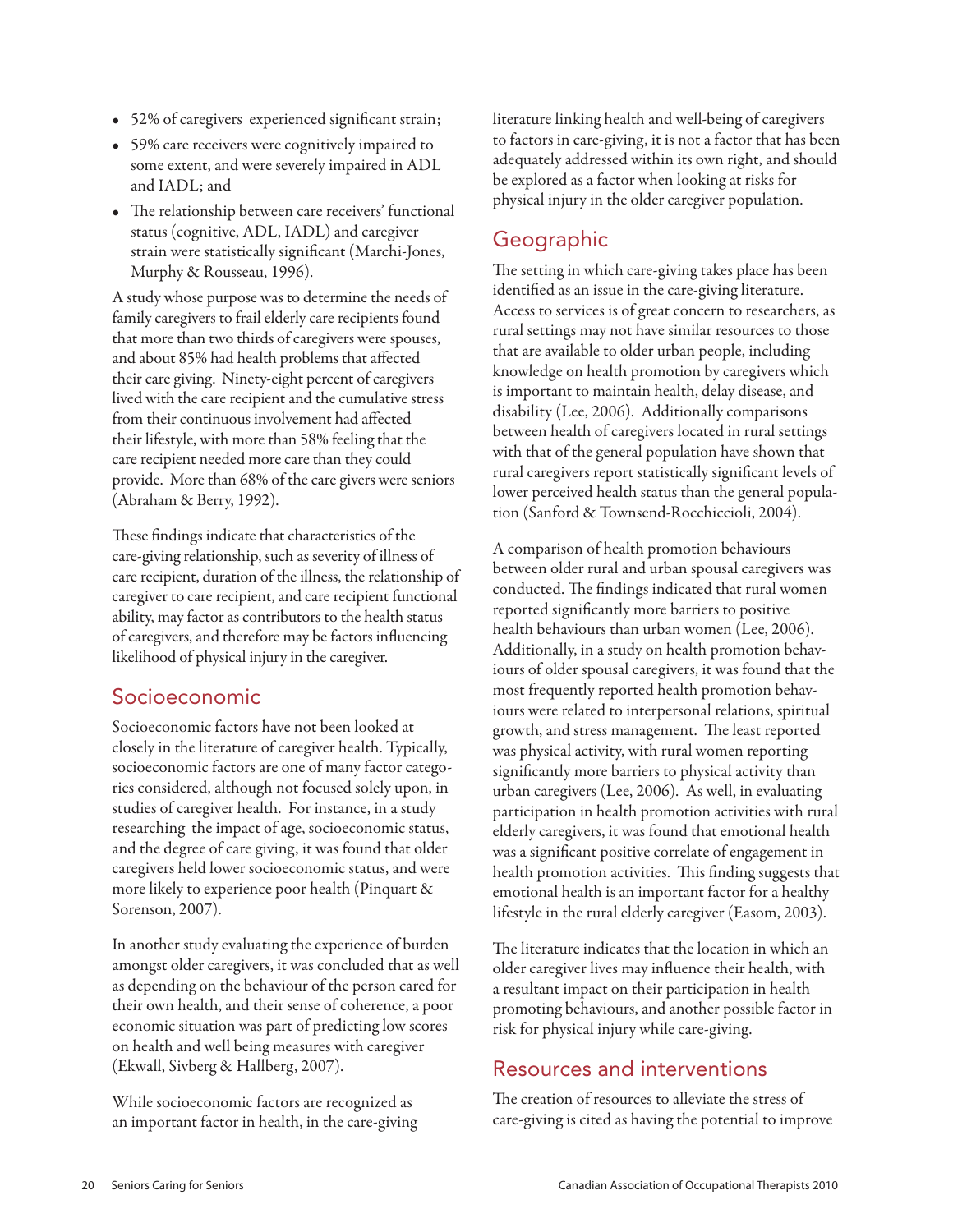the caregiver's quality of life (Markowitz, Gutterman, Sadik & Papadopoulos, 2003; Ross & Graydon, 1997). These resources have also been associated with increased caregiver mental functioning, perceived quality of patient care, and fewer patient behavioural symptoms (Markowitz, Gutterman, Sadik & Papadopoulos, 2003).

There is, however, information on the various interventions and resources used with caregivers in general, with some focus upon specific subgroups (Finlayson, Dahl, Garcia & Preissner, 2008). As in other areas of caregiver literature, research on "uses of resources" is not conclusive. There were found to be some mixed reports on outcomes of resources and interventions when applied in care giving situations. For instance, one study evaluated the impacts of chronic illness on the health and well being of family members. This study suggested that the provision of services, whether in the form of home support or external community and/or professional services were not all positive. In some instances, services provided to the care-recipient could only be associated with a decrease in the physical symptoms of the care-recipients' adult children, and not with the care-giving spouse. When services were directed at both the caregiver and care-recipient, the results seem to correlate with an increase in anxiety and depression amongst the adult children. Overall, services were associated with significant differences in physical and psychosocial health for adult children of the care-recipient only. Positive outcomes for the caregiver and care-recipient were not significant (Lieberman & Fischer, 1995). This study shows how chronic illness affects the whole family beyond just the caregiver-care-recipient dyad. It also indicates that providing services and interventions may not meet the direct needs of the caregivers and care-recipients.

Despite often-conflicting reports on the needs of caregivers found in the literature, it has been established that caregivers are frequently in need of support with both the psychosocial and the daily demands of providing care. There is large variability within caregivers, and the individual needs of caregivers are not yet well understood. Despite this, there are a number of resources and interventions that have been developed to support caregivers with the aim of meeting their health needs and the needs of care recipients. Caregiver interventions may be categorized as being directed at reducing the objective amount of care

provided by caregivers – for example, by providing respite services. Alternatively, the interventions may be categorized as being directed at improving caregiver wellbeing through development of coping skills.

A meta-analysis, looking at six categories of typically used interventions, provides a synopsis of the research literature that analyzed these interventions. The metaanalysis analyzed the effectiveness of the following interventions:

- • Psycho-educational interventions this approach provides a structured program, which educates caregivers on the care receiver's disease and prognosis, the resources and services available, and provides skills training for caregivers. Such education demands a good understanding of the caregiver situation, so that the information can be tailored to best meet the needs of each caregiver situation (Schulz, Smymios, Carrafa & Schulz, 1994).
- Supportive interventions are support groups focused around the caregiver experience, led by a professional or a volunteer, and which are meant to allow for the sharing of information and ideas amongst peers (Gonyea & Silverstein, 1991);
- Respite/adult daycare is care often provided in a hospital setting, allowing caregivers to have a break from long-term care tasks. Care is provided by caregivers at the site, and may involve therapeutic interventions for the care receiver. For instance, nursing, occupational and physical therapy may be a part of the care recipient's needs. In addition, there is the opportunity for the caregiver to develop a therapeutic relationship with professional caregivers, and this may allow for the education of the caregiver to support healthy outcomes for both caregiver and care recipient (Hasselkus, 1983; Zarit, 1994);
- Psychotherapy is a therapeutic relationship between a caregiver and a professional using cognitive-behavioural strategies to teach caregiver coping strategies, such as developing problem solving behaviours (Goldberg & Wool, 1985);
- Care-receiver training this intervention type includes memory clinics (LoGiudice et al, 1999), and activity programs aimed at improving the care receivers performance on tasks (Sorenson, Pinquart, Habil & Duberstein, 2002); and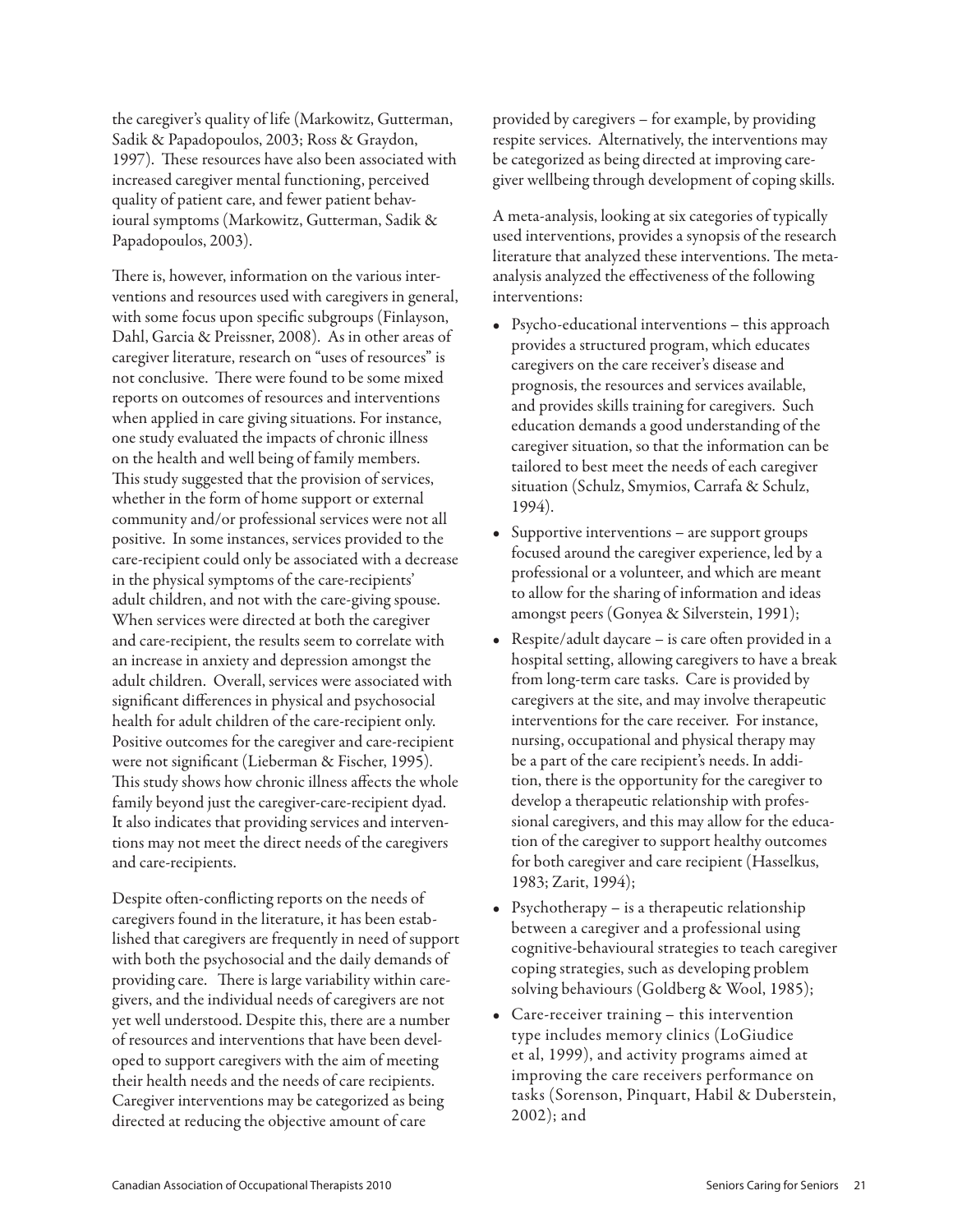• Multi-component interventions – which may include mixed combinations of any of the above interventions.

This meta-analysis found that each of the interventions were effective at alleviating burden and depression in the caregivers, increasing their general self-reported well-being, and increasing caregiver knowledge. These effects were seen to persist for an average seven months after initial administration of the interventions (Sorenson, Pinquart, Habil & Duberstien, 2002, p. 369). These results also suggested that while the interventions provided generally positive outcomes for caregivers, some interventions had more specific effects. This suggests that clinicians and caregivers should define the desirable outcome and choose interventions that will best achieve the goals of intervention. In addition, it was found that different subgroups had different responses to specific interventions. For instance, spousal caregivers were found to benefit less than adult children caregivers and caregivers to people with dementia benefited less from interventions in comparison to those caring for people with other conditions (Sorenson et al, 2002). When looking at ways in which to influence the risk for caregiver injury, careful evaluation of interventions will need to take place, to ensure that services provide the desired effects.

These indicators reveal that while interventions commonly employed with caregivers and carerecipients may be effective, they should be tailored to meet the specific needs of high-need caregiver groups, such as spousal caregivers to partners diagnosed with dementia. Understanding the requirement to tailor interventions to the needs of the caregiver and care recipient is already well understood (Silliman, 1993). Corcoran (1992) reports on the provision of home-based occupational therapy interventions with caregivers of dementia sufferers. The need to collaborate with the caregiver to understand and properly address care issues is discussed, with emphasis placed on building skills relevant to the unique care situation (Corcoran, 1992).

The need to understand the unique needs of caregivers is also seen in literature documenting the development of an occupational therapy educational program for caregivers of aging people living with Multiple Sclerosis – a degenerative neurological condition (Finlayson et al, 2008). In the study, the needs of the caregivers were described as diverse.

A program was developed to meet the diversity of caregiver needs. It incorporated tools and strategies that could be used by the caregiver according to their specific needs, thereby addressing their own health needs and those of the care-recipient in a more effective manner. This process was presented as a "process that can be replicated to develop occupation based educational programs for other client groups" (Finlayson, Garcia & Preissner, 2008, p. 15).

Evaluation of this program showed no significant gains within the caregiver group when measured quantitatively; however, caregivers did report qualitative gains (Finlayson & Cho, 2009). Such outcomes suggest that client needs are complex, and that research on interventions and the development of relevant supports need to continue, so as to best support and provide crucial services to this vulnerable population.

Many references were made in the literature of caregivers who did not access or fully utilize resources and services (Laditka, Pappas-Rogich & Laditka, 2001). In a study looking at attitudes towards service use amongst spousal caregivers of frail older veterans, it was found that most caregivers agreed that it is acceptable to get help with the physical care of the husband and to get help themselves for the emotional strain caused by care giving. The self reports by caregivers of their likelihood to use services were found to be a positive predictor of the number and frequency of service use. When caregivers took the attitude that services only used as a last resort, this proved to be the strongest and most consistent negative predictor of both the number of services used and the frequency of service use (Dorfman, Berlin & Holmes, 1998).

Caregivers have also been reported as wanting more information about a range of professional services and other facilities, including a central repository for information storage, access and retrieval and local, flexible respite services (Chambers, 1992). This range of information suggests that there is a requirement to meet the needs of caregivers as individuals, with needs that are as unique as their care-giving situation, such as in decreasing risk for physical injury.

#### Contributing factors that increase risk of poor caregiver health

There were found to be many ways in which the relationships between external factors and their effects on caregiver health were explored, which, while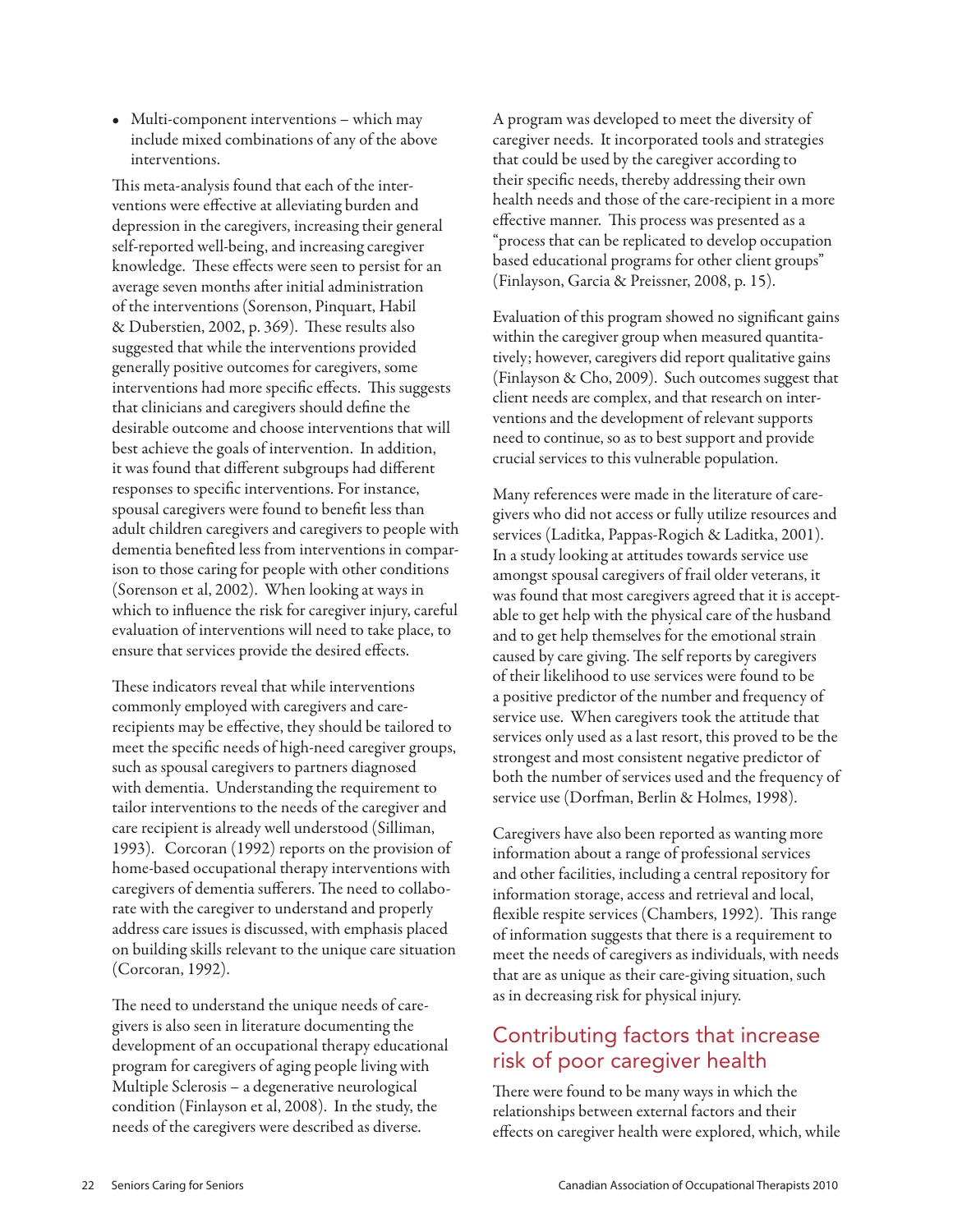not documented as such, may be contributors to risk of physical injury. Possible contributing factors are concluded to be:

- • Care recipient characteristics characteristics of the care-giving relationship, duration of illness, relationship to care recipient, and function of the care recipient;
- Socioeconomic factors while not well developed, this factor appears to be linked to caregiver health and well being;
- • Geography the location in which an older caregiver lives may influence participation in health promoting behaviours;
- Resources and Interventions the creation of resources to alleviate the stress of care-giving is cited in studies as having the potential to improve caregiver quality of life (Markowitz et al, 2003; Ross & Graydon, 1997). They have also been associated with increased caregiver mental functioning, perceived quality of patient care, and fewer patient behavioural symptoms (Markowitz et al, 2003).

# Conclusions: Implications for practice, policy, research and education

Understandings of the health impact of care-giving, and therefore the potential for sustaining physical injury as a caregiver, are not yet well defined. The literature presents care-giving as having both multi-factorial and multidimensional impact on the caregiver (Shaw et al, 1997). Informal care-giving relationships are often defined as vulnerable because of the many factors influencing the caregiver, thereby predisposing the caregiver to physical injury. To understand the implications of care-giving on caregiver health, one must first understand the many factors that influence the caregiver. As the literature shows, these factors include a multitude of interactions between the individual caregiver characteristics with those of both the care receiver and the care environment. Although not well defined, some research suggests that the issues of older caregivers are far more complex than those for other groups, due to the higher risk of caregiver health problems (McGarry & Arthur, 2000).

Despite the tremendous diversity in persons and care contexts, the literature indicates that older adult caregivers may be predisposed for sustaining health

issues through participation in care-giving. To enable continued engagement with the occupation of caregiving sustainable solutions aimed at injury prevention and health promotion are required. In answer to this need, **it is recommended by CAOT to the Division of Aging and Seniors for:**

- • Education of health professionals, such as occupational therapists: Promotion of caregiver health through use of screening tools and resources to support caregivers in their role will enable health care professionals to identify and appropriately support the caregiver throughout their care-giving.
- Screening of caregivers for risk of neglect and abuse: Literature specifically addressing issues of neglect and abuse of older caregivers was not located for this literature review. However, older caregivers are part of a demographic identified as at risk for neglect and abuse; therefore the older adult caregiver should be screened for potentially dangerous or negative care situations.
- Monitoring of caregivers for changes in health status: Monitoring of caregiver health status will allow for identification of the potential for negative impacts resulting from participation in care-giving, such as caregiver injury.
- • Development of supports and health promotion services: To enable older adult caregivers to provide effective care-giving free of injury, they should be assessed for and have access to appropriate services, such as respite care and caregiver training. Our society cannot afford to lose this informal caregiver cohort.
- Informing caregivers of their rights: While raising awareness of potential for risks, awareness of rights as caregivers will facilitate older adults with engagement in health promotion and injury prevention strategy.
- Recognition of the contributions of caregivers: Caregivers provide a valuable service to society. By recognizing their contributions it will facilitate general social support of the rights of caregivers to health, well-being, and safety while providing care.
- • Development of best practices and health promotion policy through:
	- Pan-Canadian approaches to caregiver health and well-being with coordination among governmental departments, municipal and provincial health authorities, and non-governmental groups,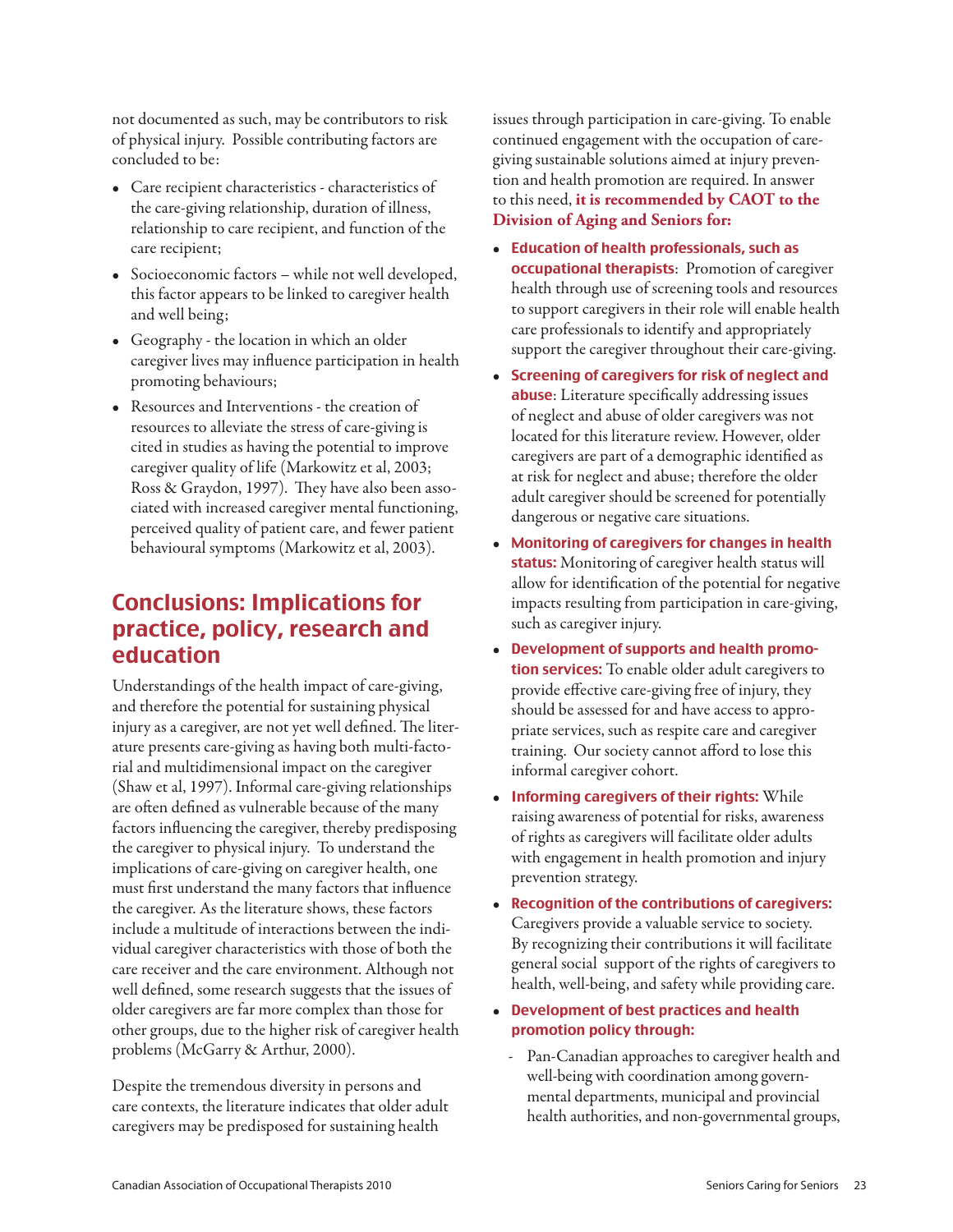- Consulting standards already set by the International Plan of Action on Ageing and the conventions, recommendations and resolutions of the International Labour Organization, the World Health Organization and other United Nations entities. These documents will assist in developing understandings of caregiver rights in the capacity of their care-giving service provision.
- Consultation with groups such as International Federation on Ageing (IFA), an international non-governmental organization consisting of NGO, corporate, academic, government, and individual membership. The aim of the IFA is to generate positive change for older people, through knowledge dissemination practices

#### **While recognized as not being within the mandate of the Division of Aging and Seniors, CAOT also recommends:**

- Screening of caregivers: Risk of physical injury, declining health, financial hardship, neglect, and abuse all need to be identified to ensure the health and well-being of the caregiver.
- Access to service: Services such as caregiver training, income support, family and community support and self-help (groups, hotline), social and legal services, and institutional care must be developed and promoted to caregivers as supports enabling their health and well-being.
- Initiation of a collaborative policy response: Development of a collaborative policy response from governments on care-giving and in support of care-giving, will ensure that social systems and processes recognize and support the contributions of caregivers.

#### Further study

Within the extant literature addressing informal care-giving, age is either not considered a factor, or the age of study participants is not clear. This issue has been identified within the literature (Thornton, 1989; McGarry & Arthur, 2000). Research on interventions with specific subgroups, such as older caregivers, using the best evidence and client-driven approaches are supported by the literature. Review of the literature also showed that while often referred to as an issue, existing research focused specifically on older people within caregiver roles is very limited. As well, few studies identify the physical impacts of engaging in

care-giving. An important part of future research will be the identification and tracking of older caregivers, and the injuries sustained as a result of their engagement in the caregiver role.

*"There are only four kinds of people in this world: those who have been caregivers; those who currently are caregivers; those who will be caregivers; and those who will need caregivers."*

> Rosalynn Carter, Former First Lady, United States

#### References

- Abraham, P. Y., & Berry, M. L. (1992). Needs of the family caregivers of frail elderly. *Canadian Journal of Public Health, 83*(2), 147-149.
- Ahn, T., & Kim, K. (2007). Mutual caring of elderly Korean couples. *Journal of Transcultural Nursing, 18*(1), 28-34.
- Alonso, A.M. (1994). The politics of space, time and substance: State formation, nationalism, and ethnicity. Annual Review of Anthropology, 23,379-404.
- Andren, S. & Elmstahl, S. (2008). The relationship between caregiver burden, caregivers' perceived health and their sense of coherences in caring for elders with dementia. Journal of Clinical Nursing,17, 790-799.
- Arber, S. & Ginn, J. (1990). The meaning of informal care: gender and the contribution of elderly people. *Ageing and Society, 10*, 429-454.
- Baumgarten, M. (1989). The health of persons giving care to the demented elderly: A critical review of the literature. *Journal of Clinical Epidemiology, 42*, 1137-1148.
- Baumgarten, M., Battista, R. N., Infante-Rivard, C., Hanley, J. A., Becker, R., & Gauthier, S. (1992). The psychological and physical health of family members caring for an elderly person with dementia. *Journal of Clinical Epidemiology, 45*, 61-70.
- Bedard, M. The health impact of seniors caring for seniors. Review prepared for Public Health Agency of Canada (2009).
- Bédard, M., Kuzik, R., Chambers, L., Molloy, D. W., Dubois, S., & Lever, J. A. (2005). Understanding burden differences between men and women caregivers: The contribution of care recipient behaviour problems. *International Psychogeriatrics, 17*, 1-20.
- Broe, G., Jorm, A., Creasy, H., Casey, B., Bennett, H., Cullen, J. Edelbrock, D., Waite, L. & Grayson, D. (1999). Carer distress in the general population: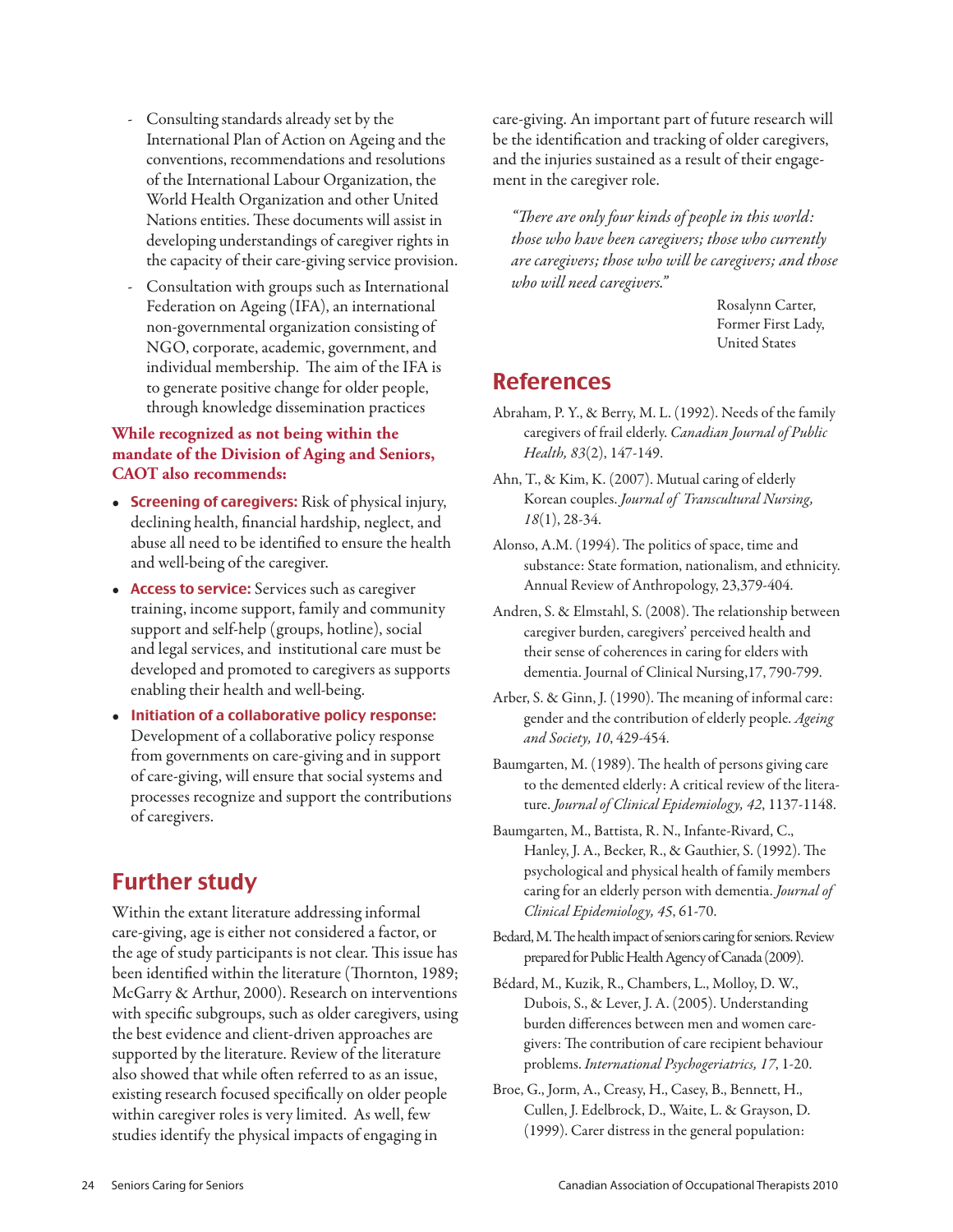results from the Sydney Older Persons Study. *Age and Ageing, 28*,307-311.

Brodaty, H., Gresham, M. & Luscombe, G. (1997). The Prince Henry Hospital dementia caregivers' training programme. *International Journal of Geriatric Psychiatry, 12*, 183-192.

Brodaty, H. & Hadzi-Pavlovic, D. (1990). Psychosocial effects on carers of living persons with dementia. *Australian and New Zealand Journal of Psychiatry, 24*, 351-361.

Brookmeyer, R., Gray, S., Kawas, C. (1998). Projections of Alzheimer's disease in the United States and the public health impact of delaying disease onset. *American Journal of Public Health, 88*, 1337-1342

Brookmeyer, R., Johnson, E., Ziegler-Graham, K., Arrighe, M.H. (2007). Forecasting the global burden of Alzheimer's disease. *Alzheimer's and Dementia,3*(3), 186-191.

Brown, A. & Mulley, G. (1997). Injuries sustained by caregivers of disabled elderly people. *Age and Ageing, 26*, 21-23.

Burton, L. C., Zdaniuk, B., Schulz, R., Jackson, S., & Hirsch, C. (2003). Transitions in spousal care giving. *Gerontologist, 43*(2), 230-241.

Cameron, C. F. (1990). An ethnonursing study of the influence of extended care giving on the health status of elderly Anglo-Canadian wives caring for physically disabled husbands. WAYNE STATE UNIVERSITY). , 309 p. (UMI Order PUZ9118859.)

Canadian Association for Community Living (2003). Summary Report; Economic Security for Caregivers: A Policy Development Process to Better Support Unpaid Caregivers. A report from the Unpaid Caregiving Forum (CACL). Toronto. www.cacl.ca CCC, Ottawa. www.ccc-ccan.ca

Canadian Study on Health and Aging (1994b). Patterns of caring for people with dementia in Canada. *Canadian Journal on Aging, 13*, 470-487.

Carers Australia (2009). Supporting regional and remote indigenous carers. Retrieved October 11, 2009 from http://www.carersaustralia.com.au/?/national/ article/view/792

Carers Victoria (2007). Statistics about caring; Who are carers? Retrieved September 24, 2009 from http:// www.carersaustralia.com.au/

Cattanach,L. & Tebes, J.K. (1991). Loneliness and depression in spousal caregivers of those with Alzheimer's

disease versus non-caregiving spouses. *Archives of Psychiatric Nursing, 17*, (3),135-143.

Chambers, M. (1997). Using telematic interventions to meet older peoples' needs (ACTION). Journal of Psychiatric & Mental Health Nursing, 4(6), 435-436.

Cohen, C., A, Gold, D., Pushkar, Shulman, K., I, et al. (1994). Positive aspects in caregiving: An overlooked variable in research. *Canadian Journal on Aging, 13*(3), 378-391.

Corcoran, M. (1994). Dementian management: An (OT) home-based intervention for caregivers. American Journal of Occupational Therapy,46(9), 801-808.

de Frias, C. M., Tuokko, H., & Rosenberg, T. (2005). Caregiver physical and mental health predicts reactions to caregiving. Aging and Mental Health, 9(4), 331-336.

Dilworth-Anderson, P. & Anderson, N.B. (1994). Dementia caregiving in Blacks: A contextual approach to research. In E. Light & G. Niederehe (Eds.), Stress effects on family caregivers of Alzheimer's patients; Research and interventions (pp.385-409). New York: Springer.

Dilworth-Anderson, P., Goodwin, P. Y., & Williams, S. W. (2004). Can culture help explain the physical health effects of caregiving over time among African American caregivers? Journals of Gerontology: Series B: Psychological Sciences and Social Sciences, 59B(3), S138-S145.

Dorfman, L. T., Berlin, K. L., & Holmes, C. A. (1998). Attitudes toward service use among wife caregivers of frail older veterans. Social Work in Health Care, 27(4), 39-64.

Dunn, N.J. & Strain, L.A. (2001). Caregivers at risk? Changes in leisure participation. Journal of Leisure Research, 33,32-55.Earle, T.L., Linden, W., & Wienberg, J. (1999). Differential effects of harassment on cardiovascular and salivary cortisol stress reactivity and recovery in women and men. *Journal of Psychosomatic Research, 46*,125-141.

Easom, L. R. (2003). Determinants of participation in health promotion activities in rural elderly caregivers. Medical College of Georgia). , 178 p. (UMI Order AAI3081342.)

Ekwall, A. K., Sivberg, B., & Hallberg, I. R. (2005). Loneliness as a predictor of quality of life among older caregivers. Journal of Advanced Nursing, 49(1), 23-32.

Ekwall, A. K., Sivberg, B., & Hallberg, I. R. (2007). Older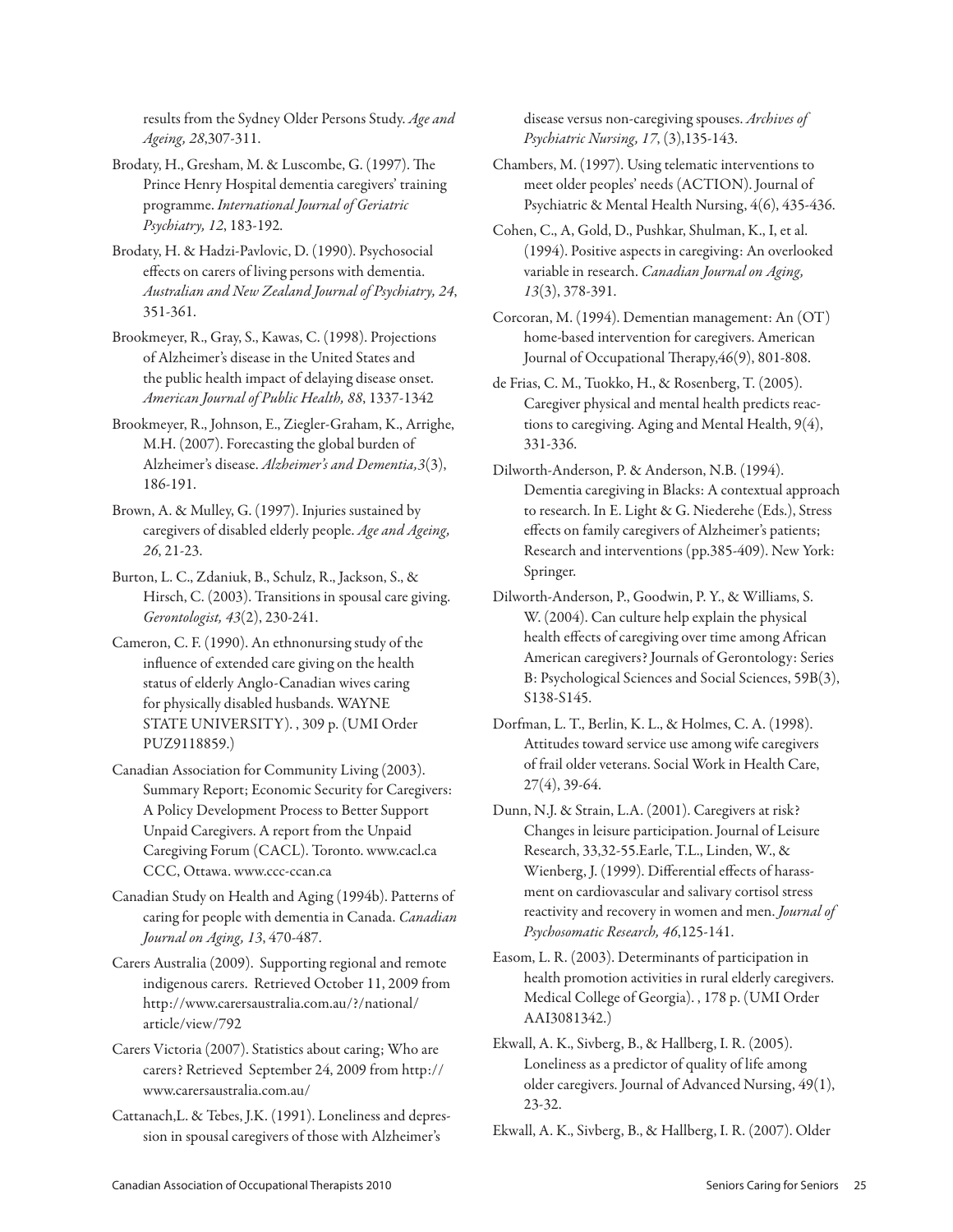caregivers' coping strategies and sense of coherence in relation to quality of life. Journal of Advanced Nursing, 57(6), 584-596.

Ferraro, K.F,Farmer, M.M., Wybraniec, J.A.(1997). Health trajectories: long-term dynamics among black and white adults. Journal of Health and Social Behaviour,38, (1), 38–54.

Fast, J. (2009). Facts, March 2009: Impact on health of Seniors caring for Seniors. Univerity of Alberta Research on Aging, Policies and Practice.

Family Caregivers Alliance, retrieved on October 3, 2009 from: http://www.caregiver.org/caregiver/jsp/home.jsp

Finlayson, M. & Cho, C. (2008). A descriptive profile of caregivers of older adults with MS and the assistance they provide. Disability & Rehabilitation, 30 (24), 1848-1857.

Finlayson, M., Dahl, J., Garcia, J., & Preissner,K. (2008). Development of an education program for caregivers of people with multiple sclerosis. OT International,15  $(1), 4-17.$ 

Fuller-Jonap, F., & Haley, W. E. (1995). Mental and physical health of male caregivers of a spouse with Alzheimer's disease. Journal of Aging and Health, 7(1), 99-118.

Gallant, M. & Connell, C. (1997). Predictors of decreased self-care among spouse caregivers of older adults with dementing illnesses. Journal of Aging and Health,9,373-395.

Ganguli, M, Dodge ,H.H., Chen, P., Belle, S. & DeKosky, S.T. (2000). Ten-year incidence of dementia in a rural elderly US community population: the MoVIES Project. Neurology, 54, 1109–1116

Gaynor, S. E. (1988). The effects of home care on elderly female caregivers. RUSH UNIVERSITY, COLLEGE OF NURSING). , 151 p. (UMI Order PUZ8904979.)

Gallant, M.P., & Connell, C.M. (1998). Stress process among dementia spouse caregivers: Are caregivers at risk for negative health behavior change? *Research on Aging, 20*(3), 267-297.

George, L. & Gwyther, L. (1986). Caregiver well-being; a multidimensional examination of family caregivers of demented adults. *The Gerontologist, 26*, 253-259.

Goldberg, R.J. & Wool, M.S. (1985). Psychotherapy with spouses of lung cancer patients: Assessment of interventions. *Psychotherapy and Psychosomatics, 43*,141-150.

Gonyea, J.G. & Silverstein, N.M. (1991). The role of

Alzheimer's disease support groups in families' utilization of community services. *Journal of Gerontological Social Work, 16,*(3/4), 43-55.

Green, S. & Higgins, P.T. (2005). Cochrane handbook for systematic reviews of interventions. Retrieved October 4, 2009, from http://books.google.com/ books?id=s11gCx4LS\_EC&pg=PT588&lpg=PT 588&dq=Green+and+Higgins+meta-analysis+20 05&source=bl&ots=FeNtlZru2D&sig=slrztqYg1Y zZ\_QXBpGwa\_GBavL0&hl=en&ei=ZeEbS6HVBp PslAeJ0ZTyCQ&sa=X&oi=book\_result&ct=result &resnum=1&ved=0CAgQ6AEwAA#

Harris/Decima (2008). Behavioural symptoms in Alzheimer's disease Prepared for the Alzheimer's Foundation for Caregiving in Canada.

Hasselkus, B. (1983). Respite care for community elderly. *American Journal of Occupational Therapy, 37*(2), 83-88.

Hollander, J.M., Guiping, L., Chappell, N.L..(2009). Who cares and how much? *Healthcare Quarterly, 12*(2), 42-49.

Holroyd, E. (2005). Developing a cultural model of caregiving obligations for elderly Chinese wives. *Western Journal of Nursing Research, 27*(4), 437-456.

Hubley, A. M., Hemingway, D., & Michalos, A. C. (2003). Comparison of older informal caregivers and noncaregivers living in non-metropolitan areas. *Social Indicators Research, 18*.

Hussey, V. A. Fostering longevity: Experiences of older wives caring for their husbands with COPD. UMI Dissertation Services, ProQuest Information and Learning, Ann Arbor, MI.2000,

Jorgensen, R.S., Johnson, B.T., Kolodziej, M.E., & Schreer, G.E. (1996). Elevated blood pressure and personality: A meta-analytic review. *Psychological Bulletin, 120,* 293-320.

Jutras, S. & Lavoie, J. P. (1995). Living with an impaired elderly person: the informal caregiver's physical and mental health. *Journal of Aging and Health, 7*, 46-73.

Katz, P.P. & Yelin, E.H. (2001). Activity loss and the onset of depressive symptoms: do some activities matter more than others? *Arthritis Rheumatism, 44*,1194-1202.

Keefe, J. & Legare, J. (2008). Planning for Canadian Human Resources Needs in Chronic Home Care for the Elderly: Projections to 2031. Retrieved on October 3, 2009 from www.policyresearch.gc.ca/ doclib/PS\_pwfc2008\_Keefe\_eng.pdf

Kim, J. & Keshian, J. (1994). Old old caregivers: a growing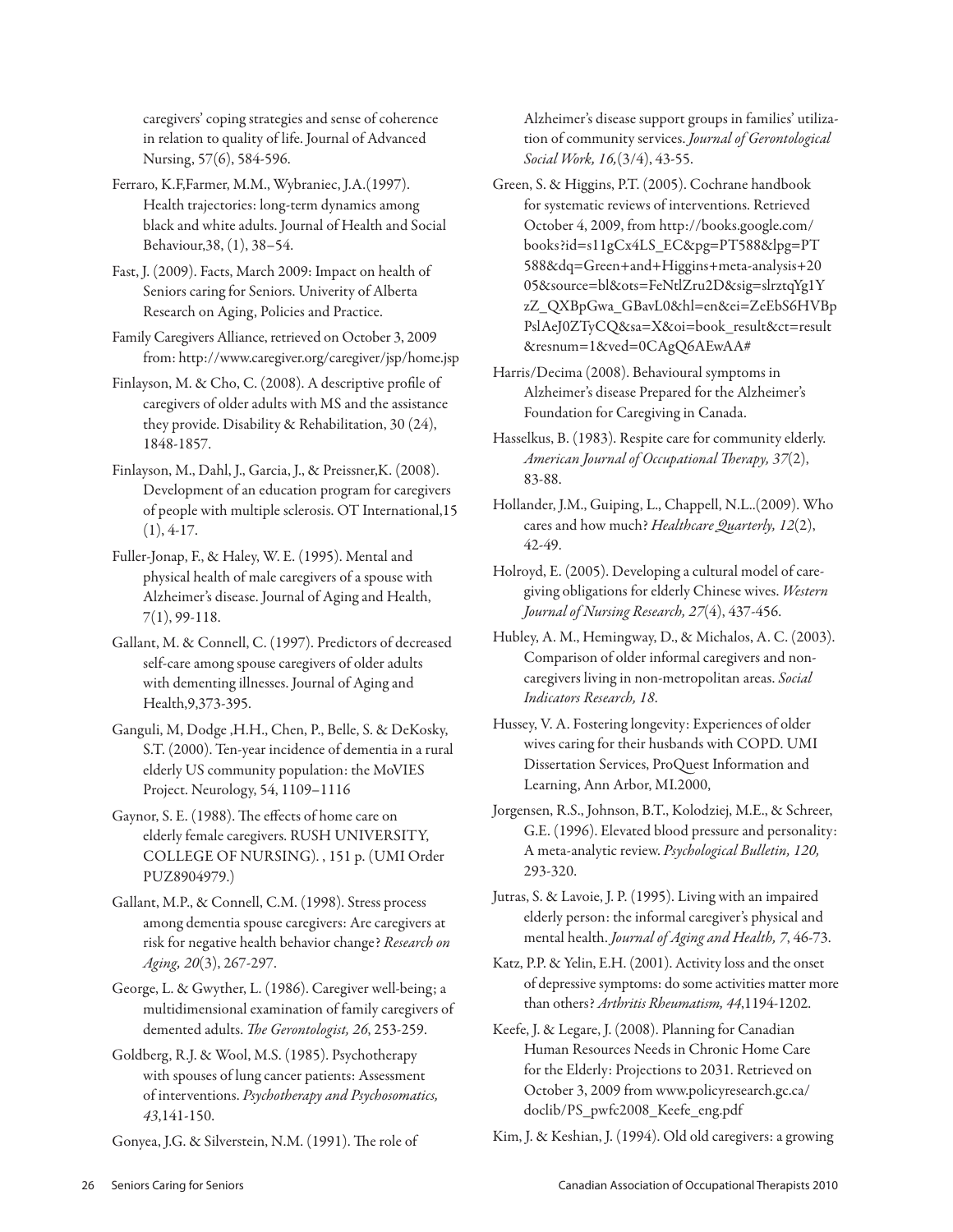challenge for community health nurses. *Journal of Community Health Nursing, 11*,63-70.

- Kipp, W., Tindyebwa, D., Karamagi,E., & Rubaale,T. (2007). How Much Should We Expect? Family Caregiving of AIDS Patients. *Journal of Transcultural Nursing,18*(4) 358-365.
- Knight, B., AARP Andrus Foundation, American Association of Retired Persons, & University of Southern California. (1992). *Comparison of drinkers and non-drinkers among older adult caregivers.*  University of Southern California, University Park, Los Angeles, CA, , (91.
- Kosberg, J. I. & Cairl, R. E. (1986). The Cost of Care Index: a case management tool for screening informal care providers. *Gerontologist, 26*, 273-278.
- Kramer, B.J. (1997). Differential predictors of strain and gain among husbands caring for wives with dementia. *The Gerontologist, 37*(2), 239-249
- Kuupelomaki, M., Sasaki, A., Yamada, K., Asakawa, N. & Shimanouchi, S. (2004). Family carers for older relatives: sources of satisfaction and related factors in Finland. *International Journal of Nursing Studies, 41*(5),497-505.
- Laditka, S. B., Pappas-Rogich, M., & Laditka, J. N. (2001). Home and community-based services for well educated older caregivers: Gender differences in attitudes, barriers, and use. *Home Health Care Services Quarterly, 19*(3), 1-17.
- Law, M., Steinweinder, S., & Leclair, L. (1998).Occupation, health and well-being. *Canadian Journal of Occupational Therapy, 65*(2), 81-91.
- Lazarus,R.S. & Folkman, S. (1984). *Stress, appraisal and coping.* New York: Springer.
- Lee, C. (2006). Health promotion behaviors of older spousal caregivers: a comparison of rural and urban women. University of Arkansas for Medical Sciences, 168 p. (UMI Order AAI3238370.)
- Lieberman, M. A., & Fisher, L. (1995). Impact of chronic illness on the health and well-being of family members. *Gerontologist, 35*(1), 94-102.
- Llacer, A., Zunzunegui, M.V., Gutierrez-Cuadra, P., Beland, F. & Zarit, S.H. (2002). Correlates of wellbeing of spousal and children carers of disabled people over 65 in Spain. *The European Journal of Public Health, 12*(1), 3-9.
- LoGuice, D., Waltrowsiscz, W., Brown, K. Burrows, C., Ames, D. & Flicker, L. (1999). Do memory clinics improve the quality of life of carers? A randomized

pilot trial. *International Journal of Geriatric Psychiatry, 14,* 626-632.

- Lorensini, S., & Bates, G. W. (1997). Health, psychological and social consequences of caring for a person with dementia. *Australian Journal on Ageing, 16*(4), 198-202.
- Loucks-Atkinson, A., Kleiber, D. A., & Williamson, G. M. (2006). Activity restriction and well-being in middle-aged and older caregivers. *Topics in Geriatric Rehabilitation, 22*(4), 269-282.
- Lu, Y. (2001). Caregiving stress effects on functional capability and self-care behavior for elderly caregivers of persons with Alzheimer's disease. Case Western Reserve University (Health Sciences). , 210 p. (UMI Order AAI3010690.)
- Luttik, M.L., Blaauwbroek, A., Dijiker, A. & Jaarsma, T. (2007). Living with heart failure: partner perspectives. *The Journal of Cardiovascular Nursing, 22*(2),131- 137.
- Lyons, K. S., Stewart, B. J., Archbold, P. G., Carter, J. H., & Perrin, N. A. (2004). Pessimism and optimism as early warning signs for compromised health for caregivers of patients with parkinson's disease. *Nursing Research, 53*(6), 354-362.
- Marchi-Jones, S., Murphy, J. F., & Rousseau, P. (1996). Caring for the caregivers. *Journal of Gerontological Nursing, 22*(8), 7-13.
- Markowitz, J. S., Gutterman, E. M., Sadik, K., & Papadopoulos, G. (2003). Health-related quality of life for caregivers of patients with Alzheimer's disease. *Alzheimer Disease and Associated Disorders, 17*(4), 209-214.
- Mechanic, D. (1967). Invited commentary on self, social environment and stress. In M.H. Appley & R. Trumbull (Eds.), *Psychological stress* (pp.123-150). New York: Appleton-Century-Crofts.
- Meddaugh, D., O'Bryant, S. L., & Straw, L. B. (1991). Aftereffects of Alzheimer's caregiving on widows' health and financial well-being. *Journal of Women and Aging,18.*
- McGarry, J., & Arthur, A. (2001). Informal caring in late life: A qualitative study of the experiences of older carers. *Journal of Advanced Nursing, 33*(2), 182-189.
- Michelson, W. & Tepperman, L. (2003). Focus on home: what time-use data can tell about caregiving to adults. *Journal of Social Issues, 59*,591-610.
- Molloy, D.W., Lever, J.A., Bedard, M., Guyatt, G.H. & Butt, G.M.(1996). Burden in care-givers of older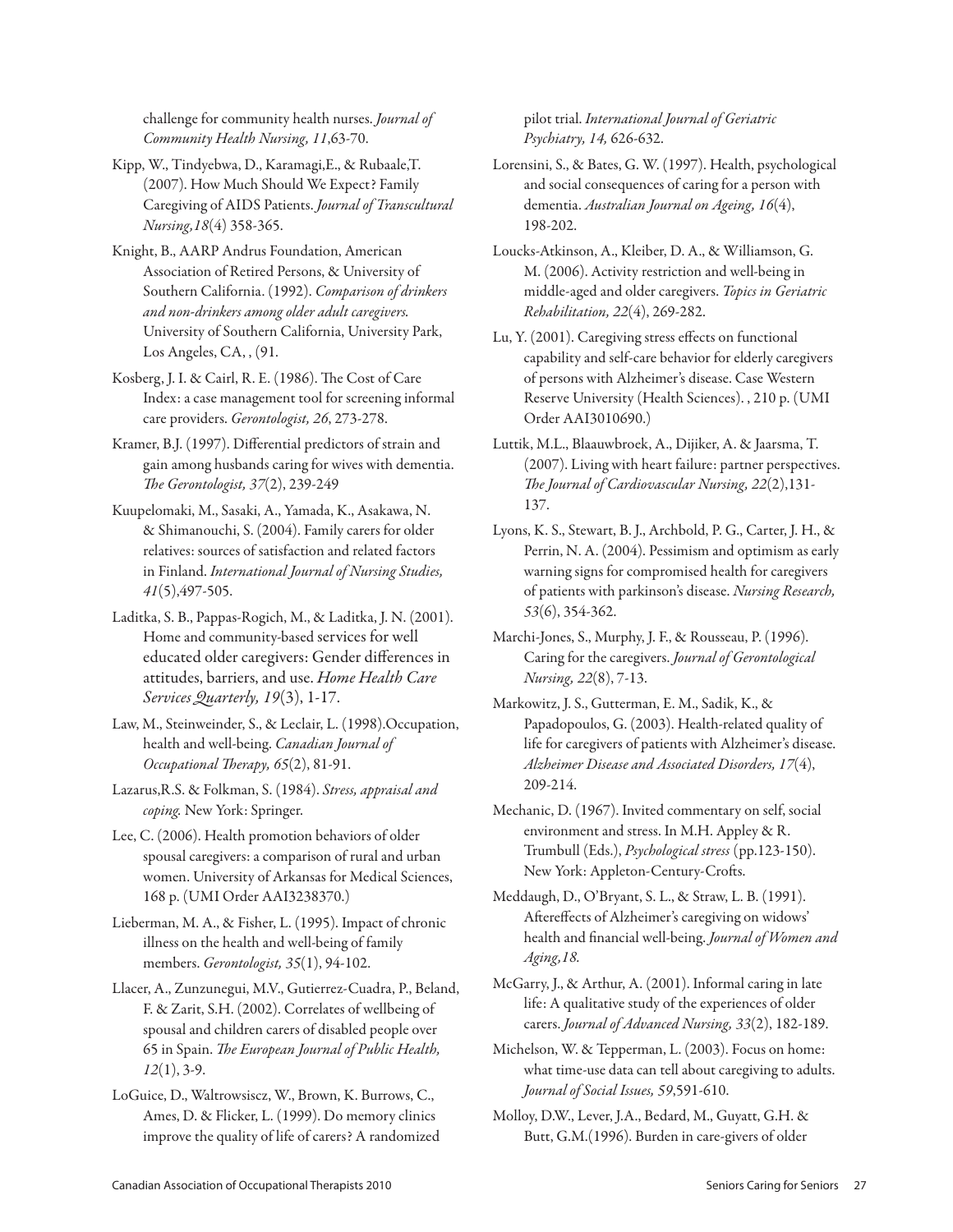adults with impaired cognition: The relationship with dysfunctional behaviours, daily living, and mood. *Annals of the Royal College of Physicians and Surgeons of Canada, 29*,151-154.

Moritz D. J., Kasl S. V., Ostfeld A. M. (1992). The health impact of living with a cognitively impaired spouse. *Journal of Aging and Health 4*, 244-267

Mui, A. C. (1995). Perceived health and functional status among spouse caregivers of frail older persons. *Journal of Aging & Health, 7*(2), 283-300.

Navaie-Waliser, M., Feldman, P. H., Gould, D. A., Levine, C., Kuerbis, A. N., & Donelan, K. (2002). When the caregiver needs care: The plight of vulnerable caregivers. *American Journal of Public Health, 92*(3), 409-413.

Navon, L., & Weinblatt, N. (1996). "Show must go on": Behind the scenes of elderly spousal caregiving. *Journal of Aging Studies, 10*(4), 329-342.

Novielli, K.D. & Parks, S.M.(2001). Meeting Caregivers Health Care Needs: A Focus on Older Women. *The Female Patient, 26*, 77-81

OECD, Health Working Papers No. 42; Policies for Healthy Ageing: An Overview. Howard Oxley retrieved September 24, 2009 from http://www.olis. oecd.org/olis/2009doc.nsf/linkto/DELSA-HEA-WD-HWP(2009)1

O'Rourke, N. & Tuokko, H. (2000). Psychological and physical costs of caregiving: The Canadian study of health and aging. *Journal of Applied Gerontology,19*(4), 389-404.

Patterson, T. L., & Grant, I. (2003). Interventions for caregiving in dementia: Physical outcomes. Current Opinion in Psychiatry, 16(6), 629-633.

Pinquart, M. & Sorenson, S. (2003). Differences between caregivers and noncaregivers in psychological health and physical health: A meta-analysis. Psychology and Aging, 18,250-267

Pinquart, M. & Sorenson, S. (2005). Ethnic differences in stressors, resources, and psychological outcomes of family caregiving: A meta-analysis. The Gerontologist, 45,90-105.

Pinquart, M., & Sorensen, S. (2006). Gender differences in caregiver stressors, social resources, and health: An updated meta-analysis. Journals of Gerontology: Series B: Psychological Sciences and Social Sciences, 61B(1), 33-45.

Pinquart, M., & Sorensen, S. (2007). Correlates of physical health of informal caregivers: A meta-analysis.

Journals of Gerontology: Series B: Psychological Sciences and Social Sciences, 62B(2), 126-137.

Robins, L.M.(1978). Psychiatric epidemiology. Archives of General Psychiatry,35, 697-702.

Rosenman, L., Le Brocque, R., & Carr, S. (1994). The impact of caring upon the health of older women. Australian Journal of Public Health, 18(4), 440-444.

Ross, E., & Graydon, J. E. (1997). Impact on the wife of caring for a physically ill spouse. Journal of Women and Aging, (13p).

Rowlands, O. (1998). Informal carers: 1995 General Household Curvey No. 25 Supplement A. Stationary Office, London.

Rozario, P. A., Morrow-Howell, N., & Hinterlong, J. E. (2004). Role enhancement or role strain: Assessing the impact of multiple productive roles on older caregiver well-being. Research on Aging, 26(4), 413-428.

Sanford, J. T., & Townsend-Rocchiccioli, J. (2004). Perceived health of rural caregivers. Geriatric Nursing, 25(3), 145-148.

Savage, S. & Bailey, S. (2004). The impact of caring on caregivers' mental health: a review of the literature. Australian Health Review, 27(1), 111-117.

Scharlach, A. E., Runkle, M., Cecilia, Midanik, L. T., & Soghikian, K. (1994). Health conditions and service utilization of adults with elder care responsibilities. Journal of Aging and Health, 6(3), 336-352.

Schofield, H., Bloch, S., Herrman, H., Murphy B., Nankervis, J. & Singh, B. (1998). Family caregivers. Disability, illness and ageing, Allen & Unwin, St. Leonards, NSW.

Schultz, C., Smyvnios, K., Carrafa, G. & Schultz, N. (1994). Predictors of anxiety in family caregivers. American Journal of Occupational Therapy, 41(4), 153-161.

Schulz, R., Newsom, J., Mittelmark, M., Burton, L., Hirsch, C., & Jackson, S. (1997). Health effects of caregiving: The caregiver health effects study: An ancillary study of the cardiovascular health study. Annals of Behavioral Medicine, 19(2), 110-116.

Schulz, R.A., O'Brien, T., Bookwala, J. & Fleissner, K. (1995). Psychiatric and physical morbidity effects of dementia caregiving: Prevalence, correlates, and causes. The Gerontologist,35(6). 771-791.

Schulz, R., Visintainer, P. & Williamson, G.M. Psychiatric and physical morbidity effects of caregiving. Journal of Gerontology, 45,181-191.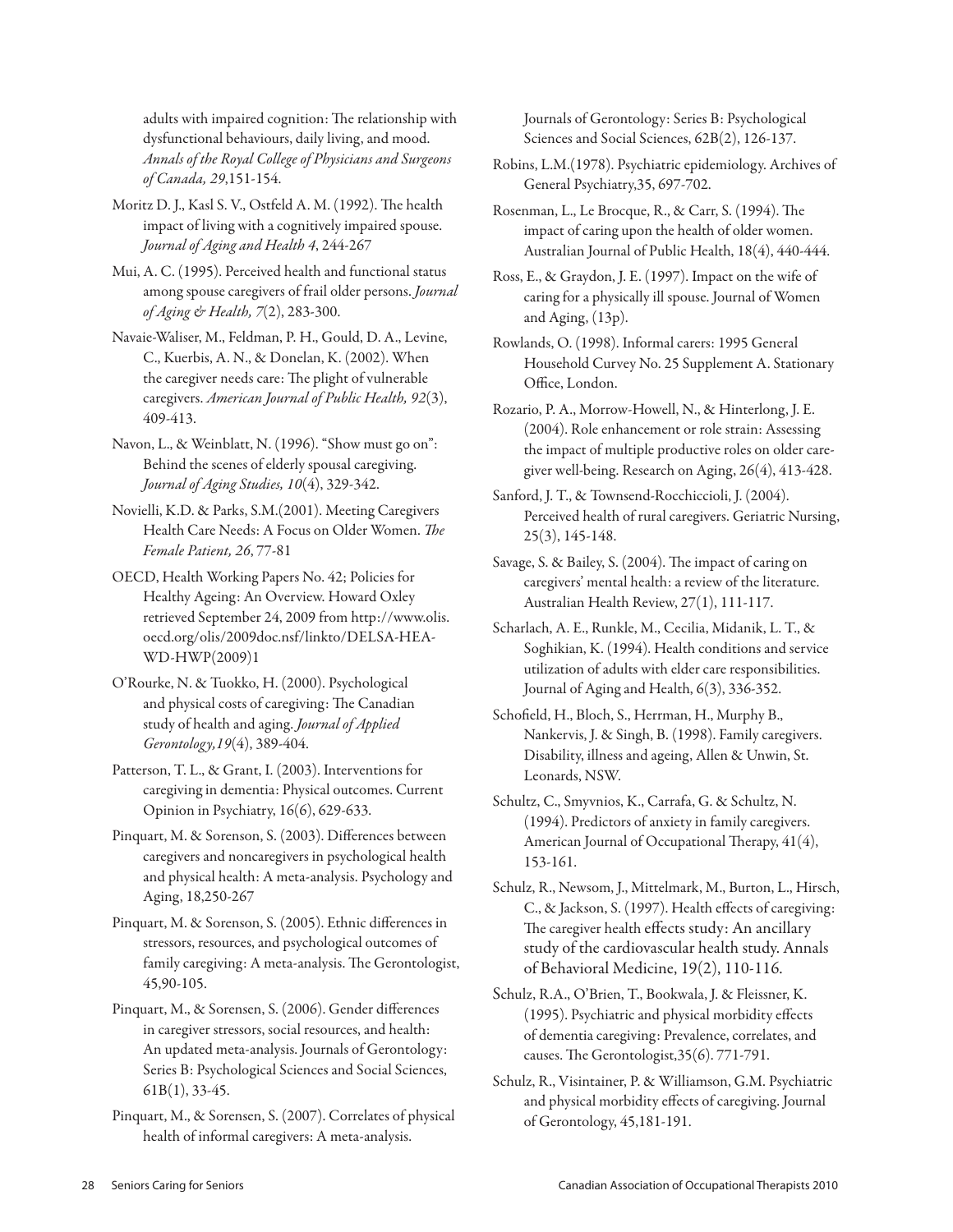Shanks-McElroy, H. A., & Strobino, J. (2001). Male caregivers of spouses with Alzheimer's disease: Risk factors and health status. American Journal of Alzheimer's Disease & Other Dementias, 16(3), 167-175.

Shaw, W. S., Patterson, T. L., Semple, S. J., Ho, S., Irwin, M. R., Hauger, R. L., et al. (1997). Longitudinal analysis of multiple indicators of health decline among spousal caregivers. Annals of Behavioral Medicine, 19(2), 101-109.

Silliman, R. A. (1993). Predictors of family caregivers' physical and psychological health following hospitalization of their elders. Journal of the American Geriatrics Society.Oct 1993.Vol.41, no.10.p, (8p).

Sisk, R.J. (2000). Caregiver burden and health promotion. International Journal of Nursing Studies, 37,37-43.

Smith, S. D., Gignac, M. A., Richardson, D., & Cameron, J. I. (2008). Differences in the experiences and support needs of family caregivers to stroke survivors: Does age matter?. Topics in Stroke Rehabilitation, 15(6), 593-601.

Sorenson, S., Pinquart, M., Habil & Duberstien, P.(2002). How effective are interventions with caregivers? An updated meta-analysis. The Gerontologist, 42,3, 356-372.

Stephens, M.A., Kinney, J.M. & Ogrocki, P.K. (1991). Stressors and well-being among caregivers to older adults with dementia: The in home versus nursing home experience. Gerontologist, 31,217-223.

Stoller, E.P. (1994). Teaching about gender: The experience of family care of frail elderly relatives. Educational Gerontology, 30,679-697.

Talley, R. C. & Crews, J. E. (2007). Framing the public health of caregiving. *American Journal of Public Health, 97*, 224-228.

Thornton, P. (1989). The needs of elderly spouse caregivers: a neglected research issue. *Generations, 10*,15-19.

Townsend, E. & Polatajko, H. J. (2007). *Enabling Occupation II: Advancing an occupational therapy vision for health, well-being, & justice through occupation.* CAOT Publications ACE: Ottawa, Ontario.

Taylor, D. H., Jr., Kuchibhatla, M., & Ostbye, T. (2008). Trajectories of caregiving time provided by wives to their husbands with dementia. *Alzheimer Disease and Associated Disorders, 22*, 131-136.

Vitaliano, P., Russo, J. & Yuong, H.M. (1991). Predictors of burden in spouse caregivers of individuals with Alzheimer's disease. *Psychology and Aging, 6,* 392-402. Vitaliano, P., Zhang, J., & Scanlan, J. M. (2003). Is caregiving hazardous to one's physical health? A metaanalysis. *Psychological Bulletin, 129*(6), 946-972.

Wright, L. K. (1994). AD spousal caregivers: Longitudinal changes in health, depression, and coping. *Journal of Gerontological Nursing, 20*(10), 33-48.

Wenger, G. (1990). Elderly carers: the need for appropriate intervention. *Ageing and Society, 10*,197-219.

Wikipedia (2009). US Demographics. Retrieved November 11, 2009 from http://en.wikipedia.org/ wiki/US\_demographics

Williamson, G.M. (1998). The central role of restricted normal activities in adjustment to illness and disability: a model of depressed affect. *Rehabilitation Psychology, 43*, 327-347.

Williamson, G.M., Schaffer, D.R. & Schulz, R. (1998). Activity restriction and prior relationship history as contributors to mental health outcomes among middle-aged and older spousal caregivers. *Health Psychology, 17*,152-162.

Williamson, G.M. & Schulz, R.(1992). Pain, activity restriction, and symptoms of depression among community-residing elderly adults. *Journal of Gerontology, 47*,367-372.

Yee, J.L. & Shulz, R. (2000). Gender differences in psychiatric morbidity among family caregivers: A review and analysis. *The Gerontologist, 40,*147-164.

Zarit, S.H. (1994). Methodological considerations in caregiver intervention and outcome research. In E.Light, G. Nierderehe, & B.D. Lebowitz (Eds.), *Stress effects on family caregivers of Alzheimer's patients: Research and interventions*.(pp.351-369), New York; Springer.

Zubin, J. & Spring, B. (1977). Vulnerability – A new view of schizophrenia. *Journal of Abnormal Psychology, 86*,103-126.